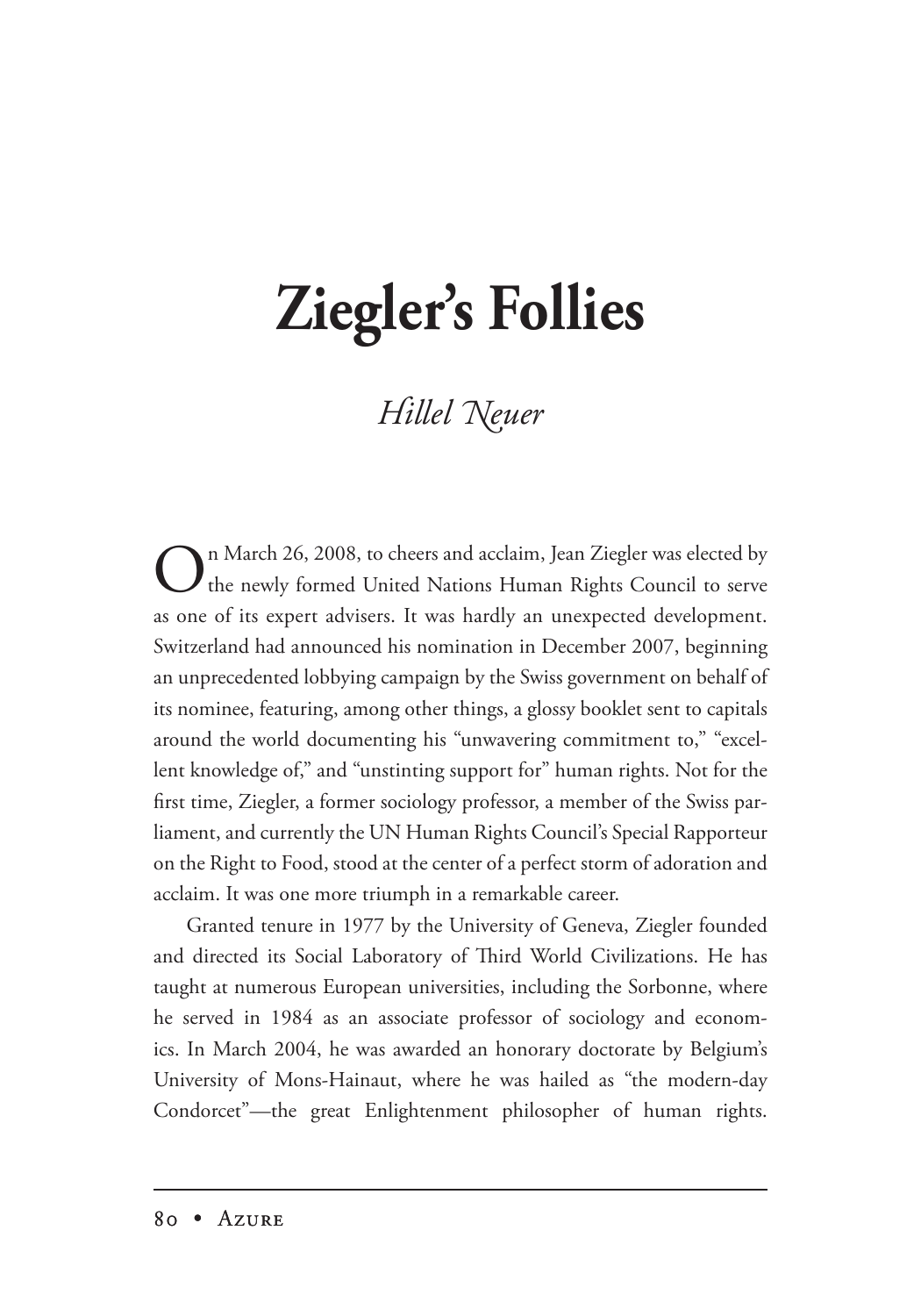Ziegler is also the author of more than twenty books for popular audiences, most of which are dedicated to asserting that hunger and other human miseries are the inevitable products of Western capitalism and globalization. His works *The New Rulers of the World* and *The Empire of Shame*, for example, have become European best-sellers, distributed by leading French publishing houses and discussed by Ziegler in such forums as TV5, the international French-language channel.<sup>1</sup> His literary success was officially recognized by the French Republic in 1994, when the Ministry of Culture named him a Knight of the Order of Arts and Letters. This prestigious honorific is awarded for contributions to the "radiance" of arts and letters in both France and the world as a whole. Not surprisingly, Ziegler lists the accolade prominently in his curriculum vitae.

Ziegler has found his greatest success, however, in the European media, which considers him a highly credible and well-respected authority on human rights. Leading newspapers such as France's *Le Monde*, *Le Figaro*, *Libération*, and *La Croix* as well as Geneva's *Le Temps* quote him regularly. Profiles of Ziegler have also appeared in premier European magazines, such as the German weekly *Der Spiegel*. 2 In Switzerland, the Foreign Press Association granted him its "Most Popular" award.3 "You are a little miracle," declared journalist Daniel Mermet when he interviewed Ziegler in April 2007 for *Là-bas si j'y suis*, a popular program on the public radio station France Inter. "[You have] an amazing… taste and feeling for denunciation and revolt."<sup>4</sup> In sum, Jean Ziegler is a darling of Europe's academic, literary, and media elite.

To be sure, none of this would be problematic if Jean Ziegler were simply an innocuous idealist. But he is not. Besides being one of Europe's most successful celebrity activists, Ziegler is also one of the continent's most industrious anti-American and anti-Israel ideologues as well as a prominent apologist for a rogues' gallery of Third World dictators, including Libya's Muammar Qaddafi, Zimbabwe's Robert Mugabe, and Cuba's Fidel Castro. During Ziegler's tenure as Special Rapporteur on the Right to Food, the cause of world hunger consistently took a backseat to the promotion of his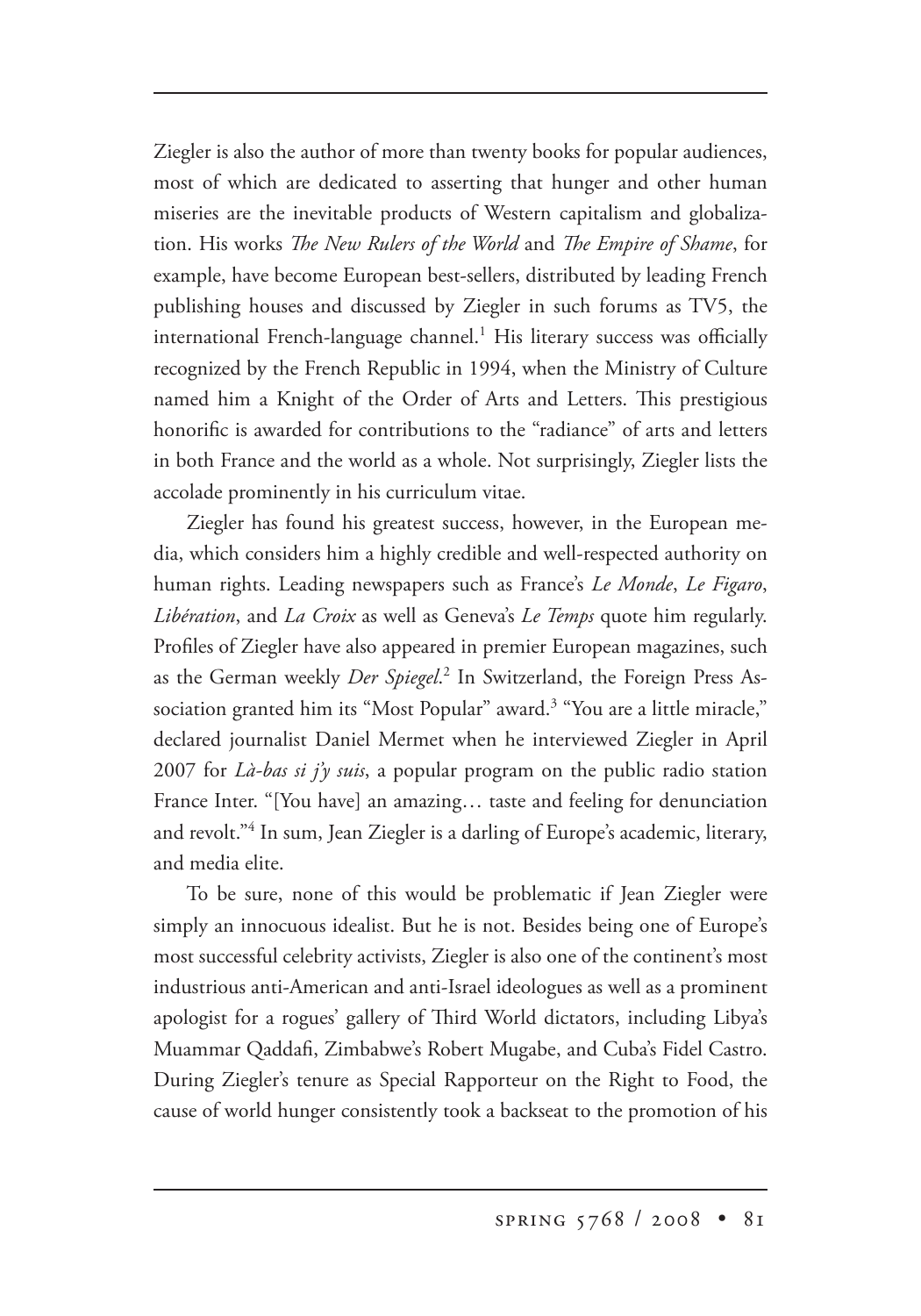anti-Western ideology. At a time when the UN is heralding the reform of its human rights apparatus, replacing the discredited Commission on Human Rights with a new council which it has described as the "dawn of a new era," the case of Jean Ziegler casts grave doubt on the possible success of this reform and reveals the precipitous and accelerating decline of the UN human rights system and the international human rights movement as a whole.

Jean Ziegler was born Hans Ziegler in 1934 in the town of Thun, located<br>in the German-speaking area of Switzerland. Ziegler's political conver in the German-speaking area of Switzerland. Ziegler's political conversion, like that of many young radicals, began in his teens, when he left the confines of his traditional Calvinist home for the allure of Paris. There he discovered Marxism and the political philosophy of Jean-Paul Sartre, changed his name to Jean, and joined a militant circle that supported the Algerian National Liberation Front (FLN) in its war against France. Ziegler's passion for the FLN and its violent campaign for Algerian independence proved so extreme that the French Communist party eventually expelled him. He later returned to Switzerland and earned a law degree, only to switch fields and obtain a doctorate in sociology. Finally, in the early 1960s, he spent two years in the Congo as an assistant to a UN special envoy. The misery he witnessed there made him resolve "never to be on the side of the executioners."5

Eventually, Ziegler's advocacy of Algerian independence and his experiences in the war-torn Congo deepened into an all-encompassing embrace of revolutionary politics in general. He began to admire such iconic figures as the Cuban dictator Fidel Castro and the guerilla leader Che Guevara. When the latter visited Geneva in 1964 as part of a Cuban trade delegation, Ziegler served as his chauffeur. He reportedly asked Guevara if he could return with him to Cuba and join the revolution. "Here is the brain of the monster," said the rebel leader. Pointing to the affluent city in the heart of Europe, Guevara continued: "Your fight is here."6 Ziegler stayed.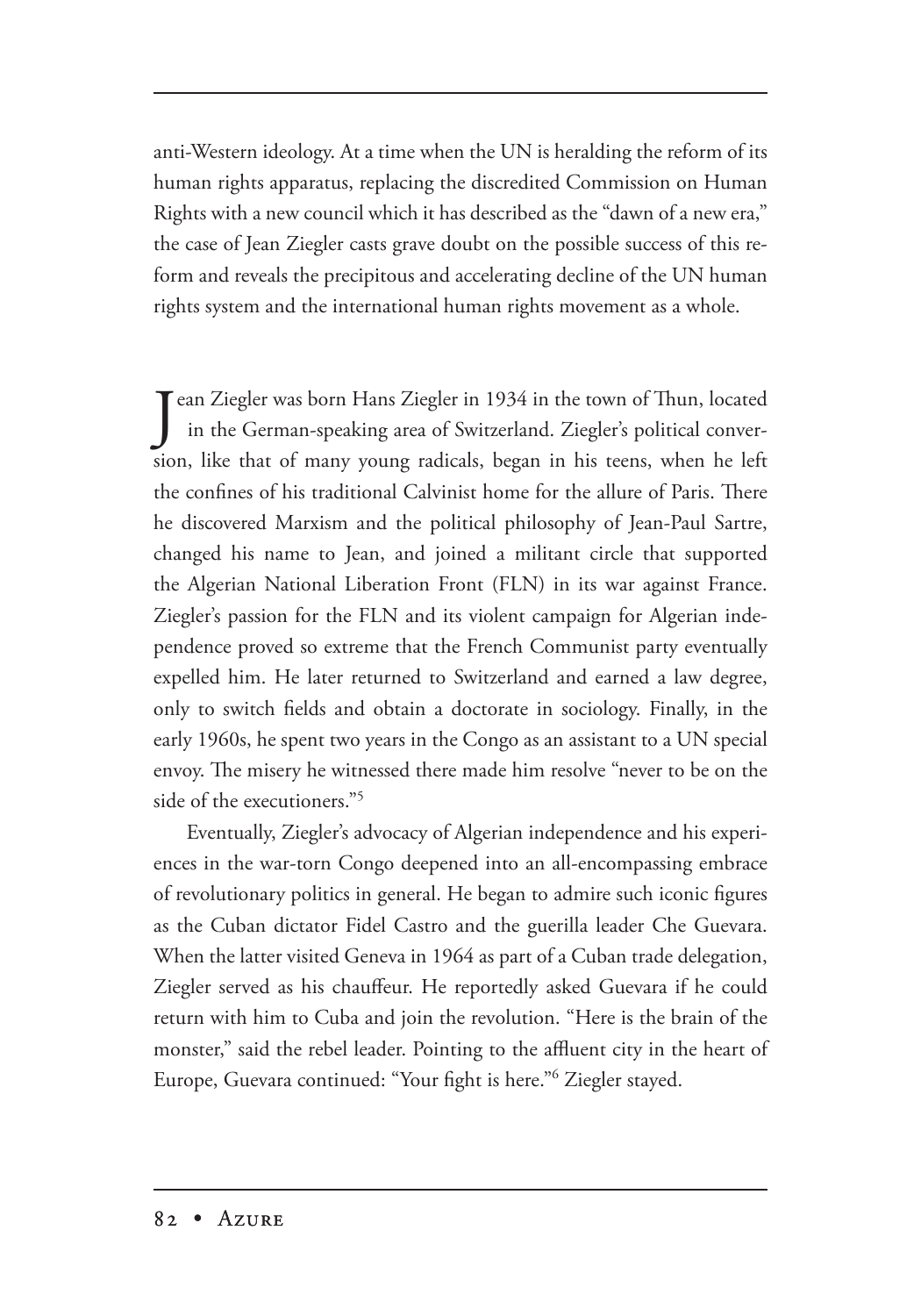By 1967, Ziegler had won a seat in the Swiss parliament as a Social Democrat, a position he held—with a brief interruption of four years—until 1999. During his long tenure, he served as president of the Swiss Third World parliamentary party and as a member of the Foreign Affairs Committee, and he sat on the Executive Council of the Socialist International. In addition, he published a slew of books that leveled sensational charges against various prominent businessmen. This led to numerous successful lawsuits against him, in which he was eventually found liable for defamation. To this day, according to Ziegler, part of his earnings are used to pay for the judgments against him.<sup>7</sup>

Yet despite Ziegler's legal troubles—or perhaps because of them—his many admirers depict him as a fearless iconoclast fighting the good fight for the wretched of the earth. As a result, today Ziegler is one of Europe's most popular exponents of revolutionary "Third-Worldism," a vaguely Manichaean ideology that sees the industrial West as an imperialist power that ruthlessly exploits the Third World, keeping it mired in poverty and suffering. Accordingly, Third-Worldists passionately support revolutionary movements and leaders opposed to Western capitalism.

Of course, Ziegler's fervent stance has acquired critics as well as admirers. Indeed, even some of his most prominent defenders have acknowledged that his work is not always trustworthy. His mentor Roger Girod, head of the University of Geneva's sociology department, conceded while arguing for Ziegler's tenure that "the pamphleteer is never wholly absent" in his scholarship and that "the most penetrating analyses are marked by polemical partisanship." Moreover, Girod continued, "since he writes rapidly, Jean Ziegler does not eliminate his factual errors."8 Girod's support notwithstanding, the 1977 decision to grant Ziegler tenure provoked outrage from several scholars and public figures in Switzerland, one of whom, the historian Herbert Lithy, carried through on a threat to return his honorary doctorate in protest.<sup>9</sup>

Indeed, Ziegler himself has admitted that in the struggle to convey his overarching message, facts are not always his first concern.<sup>10</sup> He claims that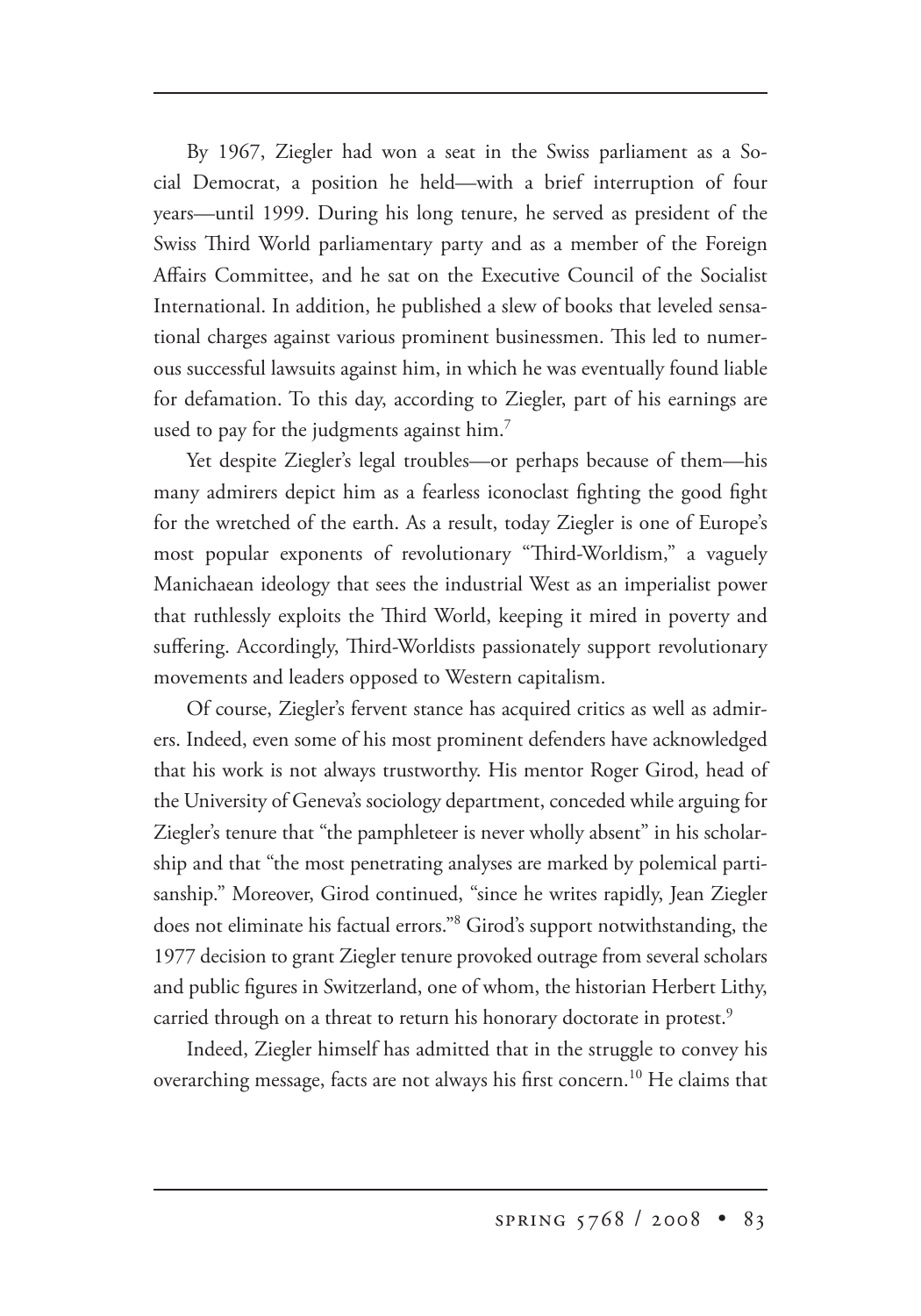as a child in Switzerland in the 1940s he witnessed a train accident in which a crashed vehicle was revealed to be carrying Nazi weapons, demolishing his youthful illusions about his country's alleged neutrality. Ziegler presents this incident as a primal, formative experience, essential to the shaping of his adult character. *Der Spiegel* has reported, however, that there is no record of such a crash, and Ziegler's own sister thinks he invented the story.<sup>11</sup> Indeed, Ziegler's strained relationship with the truth has led one Swiss reporter to conclude a lengthy profile of the UN Special Rapporteur by describing him as a "*menteur et affabulateur*"—a liar and a teller of tales.12

Yet by dint of Ziegler's charisma, rhetorical skills, and knack for generating publicity—an easy recipe for media success in the otherwise stolid Alpine redoubt—as well as the vital support he receives from political and media figures sympathetic to his cause, his career has maintained a steady upward trajectory. To be sure, Ziegler's polemics have occasionally done some good: In the 1990s, for example, he played a key role in exposing the complicity of Swiss banks in laundering Nazi gold. In general, however, this has been the exception that proves the rule. For the most part, Ziegler's advocacy has been undertaken on behalf of dubious and troubling causes.

Ziegler's fascination with political violence would seem to have begun at an early age. In a 1993 profile in *l'Illustré*, a Swiss version of America's *Life* magazine, a photograph of an eleven-year-old Ziegler appears. He is dressed in a military cadet uniform, holding what appears to be a training gun. On the opposite page are pictures of him as an adult, this time posing with real weapons. In a 1976 photograph, he is shown brandishing a Kalashnikov while on a solidarity visit with the Eritrean Liberation Front. In an image from 1979, he is in Ho Chi Minh's Hanoi, standing atop a captured American tank. A 1981 picture shows him at a podium in Managua, addressing Sandinista soldiers (Ziegler has a medal from the Sandinista National Liberation Front).<sup>13</sup> Finally, there is a photograph of him in a tent with armed militants from the Polisario Front, fighting for the independence of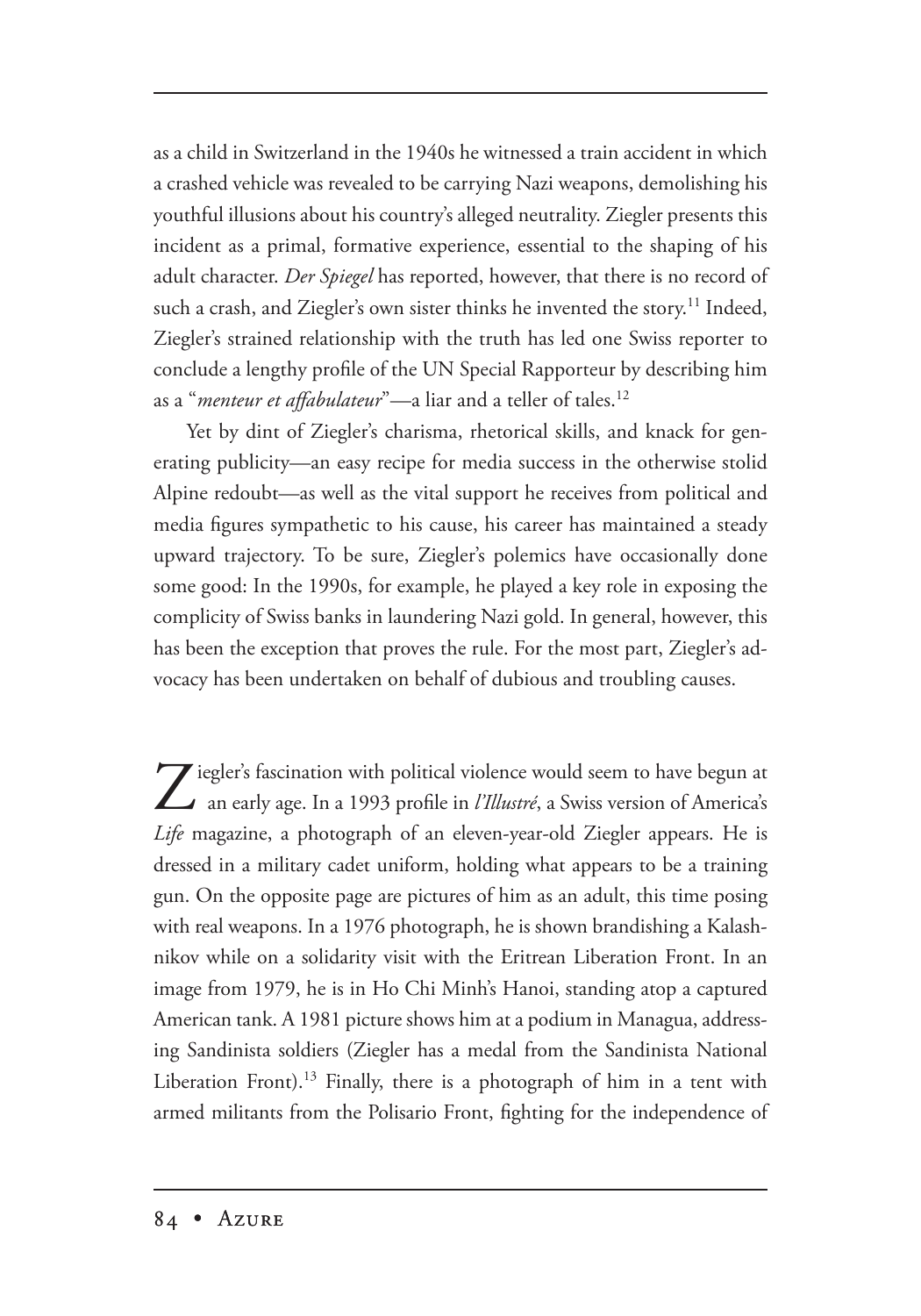the Western Sahara—this time his 12-year-old son is holding the Kalashnikov.

This affinity for the radical and violent side of politics is more than aesthetic. Ziegler has actively supplied political and diplomatic aid to some of the most brutal regimes in recent memory. Ethiopian dictator colonel Mengistu Haile Mariam, accused of widespread human rights violations and of bringing his country to starvation, handpicked Ziegler in 1986 to be one of five experts who prepared a constitution calling for one-party rule— Ziegler was the only one from outside the Soviet bloc.<sup>14</sup> Ziegler has also paid visits to Saddam Hussein in Iraq and Kim Il Sung in North Korea,<sup>15</sup> and in 2002 he fawned over Zimbabwean dictator Robert Mugabe—then in the midst of engineering mass famine through violent land seizures saying, "Mugabe has history and morality with him."<sup>16</sup> Regarding Hezbollah, Zeigler has stated that "I refuse to describe Hezbollah as a terrorist group. It is a national movement of resistance." $17$ 

Ziegler has also helped to promote and protect the careers of several European intellectuals with questionable if not disturbing reputations. In April 1996, for instance, he came to the defense of Roger Garaudy, a former French Stalinist and convert to Islam whose book *The Founding Myths of Modern Israel* denies the Holocaust.<sup>18</sup> In response to the public controversy provoked by the book, Ziegler wrote a letter of support to Garaudy, which the Committee for Open Debate on the Holocaust (CODOH)—a group dedicated to the promotion of Holocaust denial—published in full on its website:

I am outraged at the legal case they are making against you.... All your work as a writer and philosopher attests to the rigor of your analysis and the unwavering honesty of your intentions. It makes you one of the leading thinkers of our time.... It is for all these reasons that I express here my solidarity and my admiring friendship.<sup>19</sup>

Ziegler has also come to the aid of Tariq Ramadan, the controversial Islamic author who has written in praise of his maternal grandfather Hasan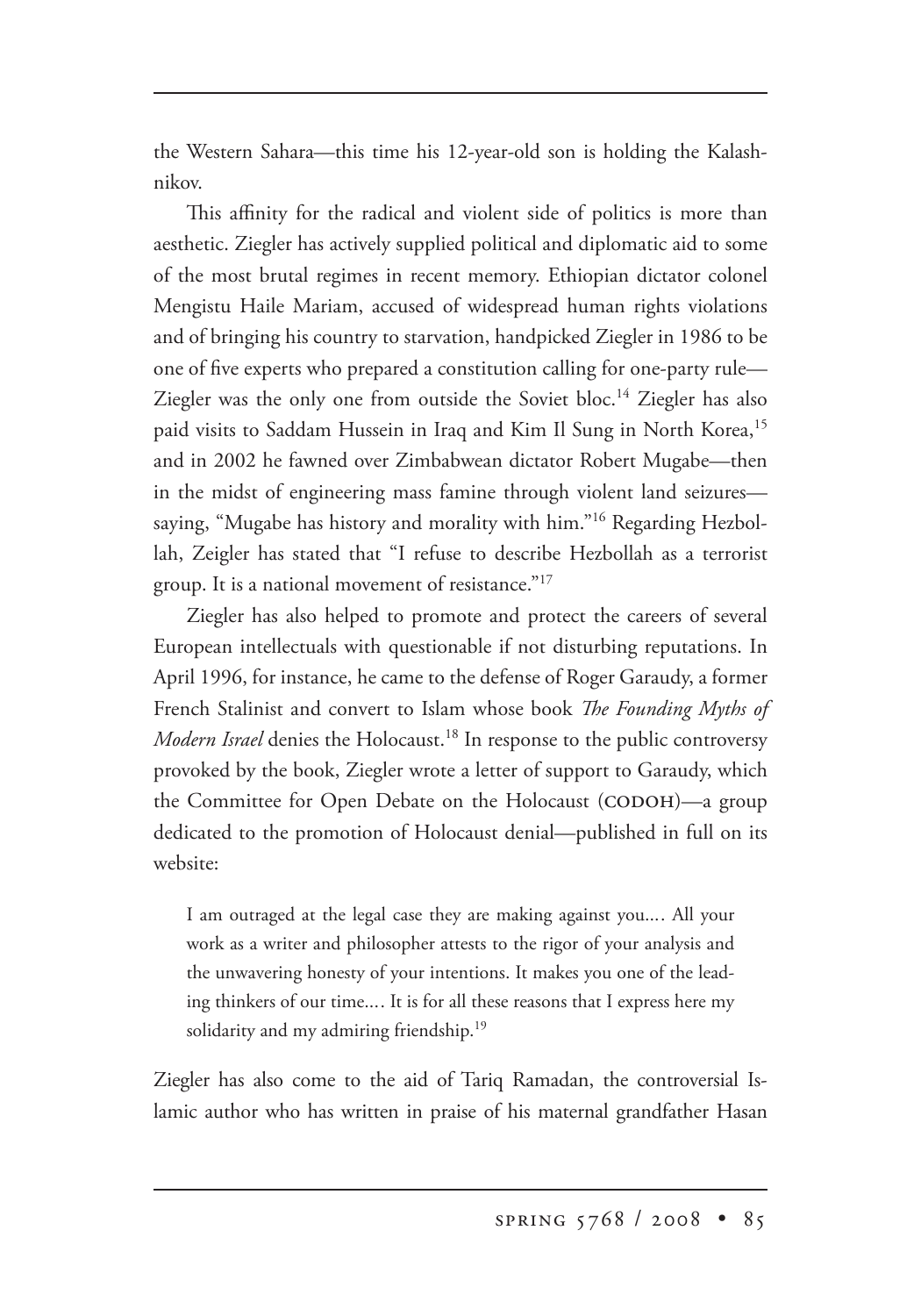al-Banna, the Egyptian founder of the fundamentalist Muslim Brotherhood, and Sheikh al-Qaradawi, the contemporary theologian of the human bomb.20 Ramadan, also reared in Geneva and now a leading European intellectual, is a close friend of Ziegler and his family: He stuffed envelopes, made phone calls, and put up posters for Ziegler's parliamentary election campaigns.<sup>21</sup> This affection apparently is reciprocated. In 1993, Ramadan wrote an open letter protesting the staging of *Mahomet*—a play written in 1736 by the French philosopher Voltaire—in Geneva, on the grounds that it would offend the Muslim community. Ziegler's wife, Erika Deuber Ziegler—a member of the communist-affiliated Swiss Party of Labor and then director of the cultural affairs department for the city of Geneva—promptly blocked the performance by withholding a  $310,000$  franc subsidy.<sup>22</sup> Five years later, when his dissertation to the University of Geneva was rejected, Ramadan turned once again to Ziegler and his wife for assistance. Ramadan's thesis recast the Muslim Brotherhood as a progressive social and religious movement and excised its teachings of jihad and misogyny, not to mention its support for Nazi Germany—a position that struck Ramadan's two French supervisors as so untenable that they refused to award him a commendation.<sup>23</sup> After Ziegler and his wife threatened a public scandal, however, a new jury of supervisors was formed—an exceedingly rare occurrence. With the removal of a few passages, Ramadan's work was approved, giving him the academic credentials that have allowed his career to flourish.<sup>24</sup>

Most striking, however, is Ziegler's role in co-founding, co-managing, and eventually winning the Muammar al-Qaddafi International Prize for Human Rights.25 In April 1989, just a few months after Pan Am flight 103 was blown up by Libyan intelligence agents, killing all 259 people on board, Ziegler announced the prize's creation. It was widely believed to be a transparent attempt to change Libya's damaged international image as a terrorist state. The British newspaper *The Independent*, for instance, wrote:

Until now, the main international peace prize has been funded by a company which manufactures explosives for weapons. If we can believe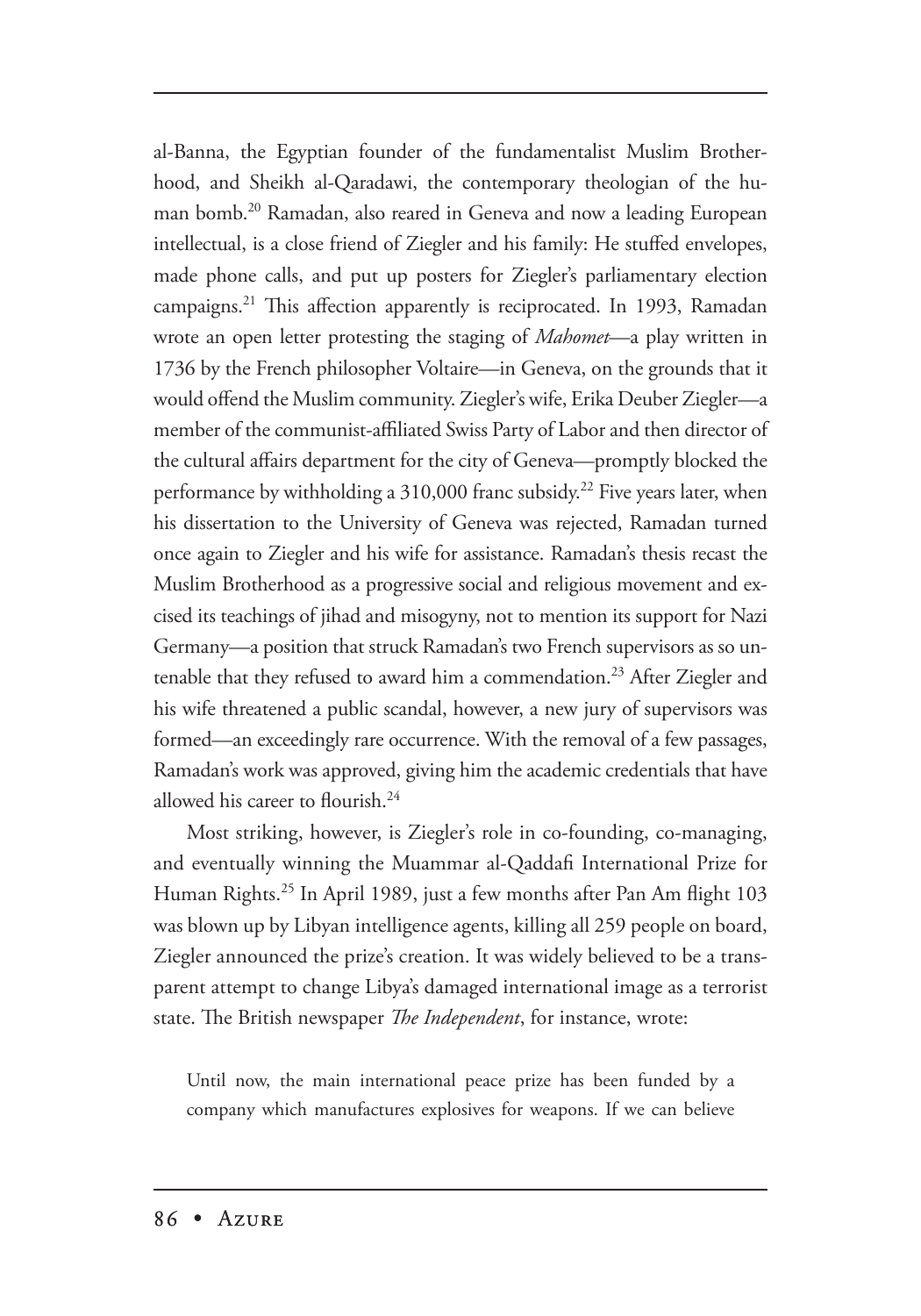reports from Geneva, the next big award in this field will be sponsored by a regime which specializes in giving them away. According to Jean Ziegler, the Socialist MP who is Switzerland's answer to the late Abbie Hoffman, the \$250,000 prize will bear the name of Colonel Muammar al-Qaddafi, who has provided a \$10 million fund for it.… Mr. Ziegler said the award was designed to be the "Anti-Nobel Prize of the Third World." The Swiss gadfly is the perfect person to represent such a foundation, as he has long been a professional Third Worlder.<sup>26</sup>

Switzerland's *L'Hebdo* magazine also dedicated a feature-length story to the prize under the heading "The Nobel of Qaddafi: Libyan authorities create a new human rights prize—Jean Ziegler gets involved." The article, which included a picture of Ziegler, reported that:

According to Jean Ziegler, "The Nobel Prize is a permanent humiliation for the Third World." The timing couldn't be better-just as Libya is trying to restore its image. With the interest from ten million dollars placed in a Swiss bank—it plans to create an international institute for human rights (planned in Geneva) and two "counter-Nobel Prizes." In mid-April, Jean Ziegler and ten "intellectuals and progressive fighters" thus found themselves in Tripoli to set the project on track.<sup>27</sup>

Judging by these articles, Ziegler was not only a member of the prize's founding jury, but essentially its unofficial spokesman.<sup>28</sup>

The propagandist uses of the prize are frequent and diverse. First, Libya cites the very existence of the Qaddafi Prize as evidence of its commitment to human rights.<sup>29</sup> Second, during the period when the West was attempting to contain the Qaddafi regime, the Libyan government used the prize money to fund supportive European organizations: For example, *Centre Europe Tiers Monde* (), an anti-Western non-governmental organization that opposes economic sanctions on Libya, was awarded the Qaddafi Prize—and its hefty remuneration—in 2000. Coincidentally or not, CETIM is based in Ziegler's hometown of Geneva and has published his work and praised him for heroically standing up to the United States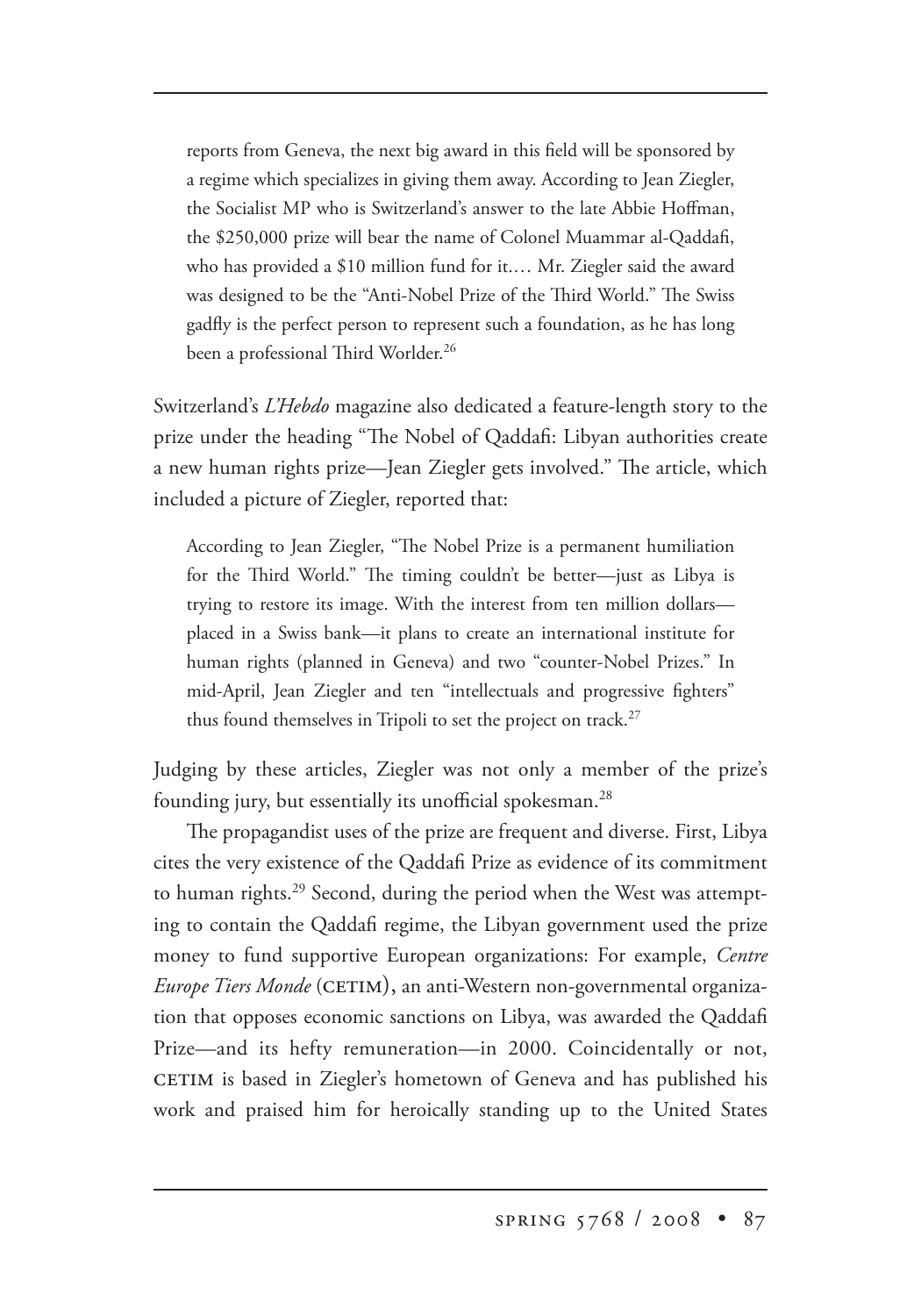during his tenure as a Special Rapporteur.<sup>30</sup> Third, and most ignominiously, Libya has used the prize to galvanize and unite prominent opponents of the United States. Among others, the award has been granted to Fidel Castro, Hugo Chavez, and "the children of Iraq and victims of hegemony and embargoes." Finally, the prize has celebrated prominent racists and antisemites. For example, Louis Farrakhan, the Nation of Islam leader known for his black supremacist ideology and his frequent antisemitic statements, was awarded the Qaddafi Prize in 1996. Former Malaysian prime minister Mahathir Bin Muhammad—who told an October 2003 meeting of Islamic nations that Jews were responsible for all the world's ills—was granted the prize in 2005. Other winners have included "the stone-throwing children of Occupied Palestine."31

In 2002, thirteen "intellectual and literary personalities" were given the prize for their "thought and creativity."<sup>32</sup> One of those chosen by the prize committee was Garaudy, the French Holocaust denier.<sup>33</sup> Another was Ziegler himself. By this time, the Qaddafi prize was worth \$750,000, and the Swiss newspaper *Le Temps* reported that Ziegler's share of the purse would approach 100,000 Swiss francs.<sup>34</sup>

Even the media in Ziegler's native Switzerland—usually so reverential toward its most famous activist—raised its eyebrows. Under the pressure of public opinion, Ziegler announced—from Tripoli, where he claimed to be on an unspecified UN mission—that he had turned down the prize "because of [his] responsibilities at the United Nations."<sup>35</sup> The next day, he added, "I have never accepted prizes and won't start to do so now."36

Despite these claims, Ziegler continues to be listed by the prize's own website—as well as by the Libyan state press service—as one of its 2002 laureates.37 According to a December 2005 article in the Swiss newspaper *Neue Zürcher Zeitung*, Ziegler did in fact accept the award, although he did so as a representative of his research center at the University of Geneva.<sup>38</sup> The center was founded in 1989—the same year in which Ziegler announced the Libyan leader's \$10 million grant for the prize.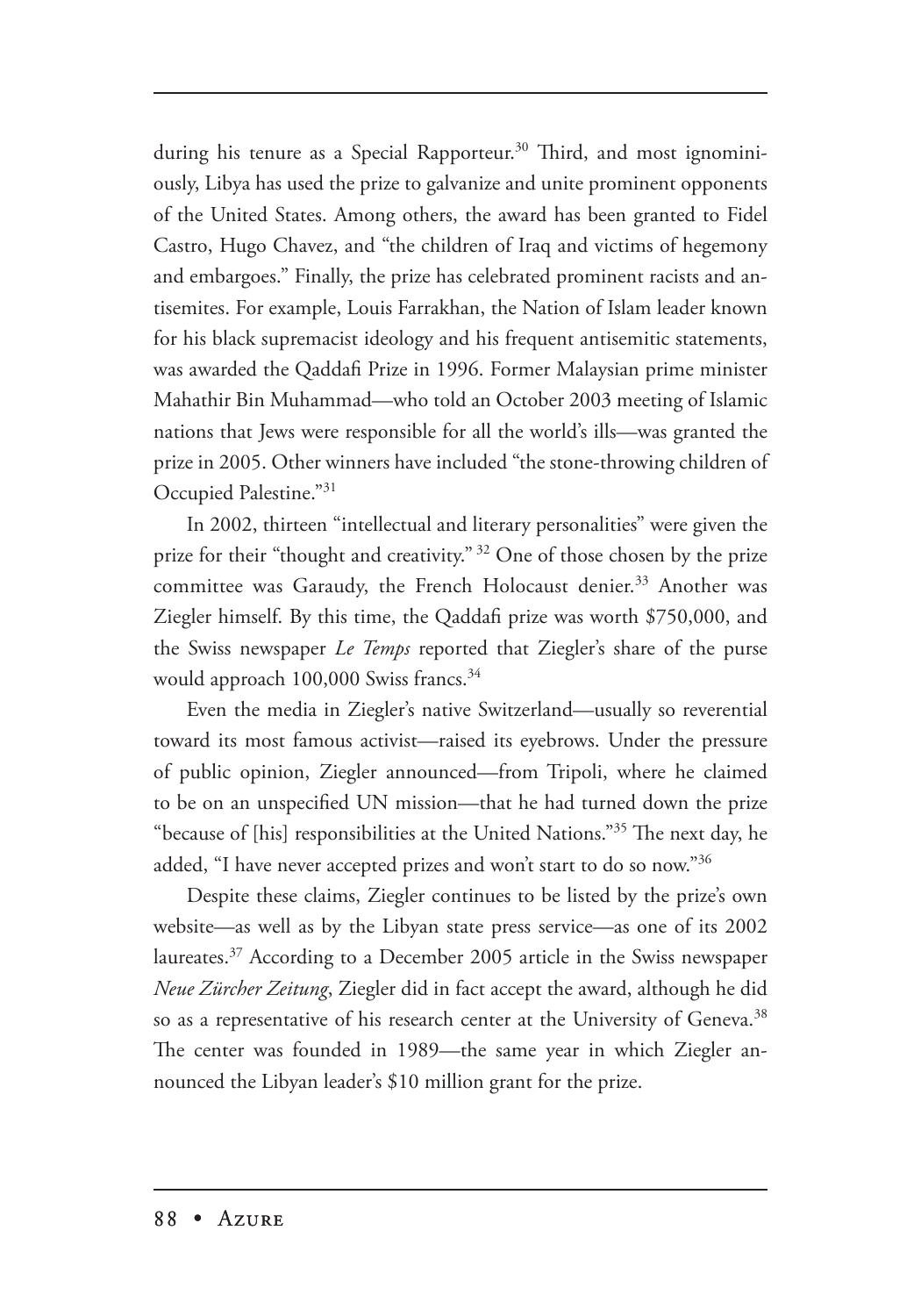When Ziegler was nominated for an additional UN post in 2006, an international coalition of human rights organizations—including Cuban and Libyan victims of human rights violations—sent a letter of protest to the Swiss government.<sup>39</sup> The appeal cited Ziegler's leadership role in founding the Qaddafi Prize as one among many examples of his support for oppressive regimes. Ziegler's response was notable: "The Qaddafi Prize?" he said, "How could I have created it? It's absurd!"40

In the year 2000, Ziegler achieved a position of global influence well<br>beyond that of a Geneva parliamentarian. Upon the initiative of Cuba, n the year 2000, Ziegler achieved a position of global influence well the UN Commission on Human Rights created the position of "Special Rapporteur on the Right to Food" and appointed Jean Ziegler to the post for a three-year term. The office of Mary Robinson, then high commissioner for human rights, put his name forward, and the appointment was assured by vigorous lobbying on the part of the Swiss government and certain Arab states. For Ziegler, it was nothing less than a dream come true:

My job as Special Rapporteur was like a celestial phenomenon, an enlightenment, salvation—a gift. Finally, everything comes together. Everything I have done in my life makes sense now: My criticism of capitalism, my preoccupation with the Third World, my cries, my tears. $41$ 

In an attempt, perhaps, to rise to the occasion, Ziegler announced that he was turning over a new leaf: "My life will change dramatically," he insisted. "The period of attacks is over; now I will have to seek consensus."<sup>42</sup> Unfortunately, this change of heart appears to have been largely rhetorical in nature. Over the last seven years—he has remained in office past his six-year term limit due to a technicality—Ziegler has only intensified his outspoken activism.

This is especially apparent in Ziegler's relationship to the United States. On numerous occasions, he has used his UN office as a bully pulpit to express his anti-American views, usually by placing issues in a false context. For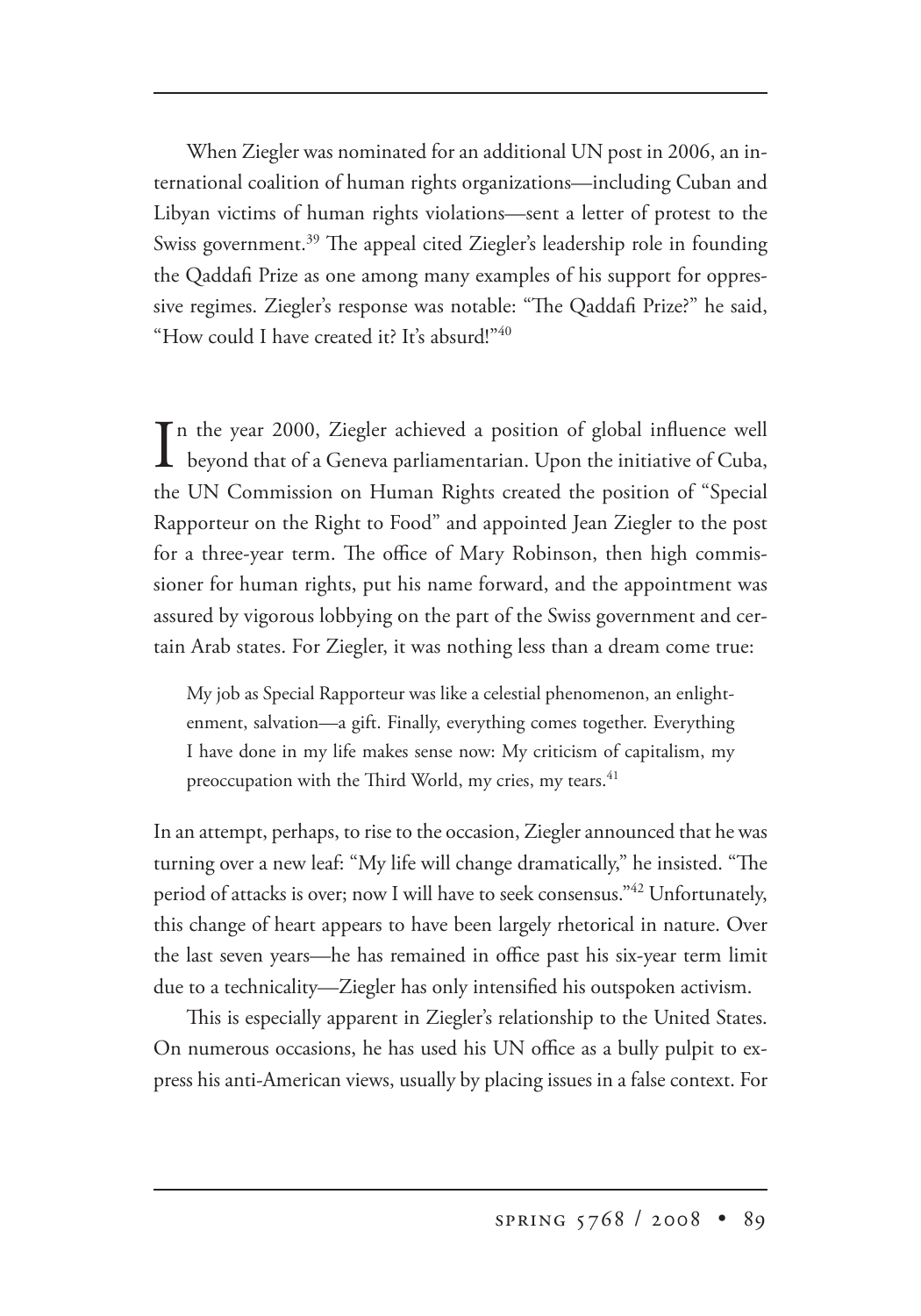example, less than two weeks after al-Qaida's September 11, 2001 terrorist attacks against the United States, Ziegler announced his opposition to any potential American military response to the Taliban regime in Afghanistan, saying it would have "apocalyptic" consequences and spell "the end for the Afghan nation."43 Within weeks, however, Ziegler's political opposition to the war had transformed into an objection related to food supply: He claimed, for instance, that food drops by the Allied forces violated "the key principles of humanitarian organizations and international law." In an even stranger twist, Ziegler would later oppose the drops on the grounds that they might inadvertently end up feeding the Taliban.<sup>44</sup>

A similar sleight of hand occurred with respect to the Iraq war: In February 2003, Ziegler stated that war in Iraq should be avoided at all costs and even proposed that his native Switzerland offer sanctuary to Saddam Hussein.45 Two months later, however, he was accusing coalition forces of violating the Iraqis' basic rights to food and water. $46$ 

Ziegler's treatment of Cuba is particularly prominent in this regard. In nearly every report he has made to the Commission on Human Rights and the General Assembly, Ziegler has criticized America and its embargo of Cuba as a "flagrant" violation of international law in general and the right to food in particular. Ironically, during Ziegler's mandate Cuba has never appeared on the UN Food and Agriculture Organization's (FAO) emergency list.47 In October 2007, Ziegler undertook an official mission to the communist-ruled island, hailing the Castro regime as a government "in the vanguard of the struggle for the right to food."48

The vitriol of Ziegler's anti-Americanism is particularly striking when compared to his criticism of other countries.<sup>49</sup> He has referred to President Bush, for example, as "the Pinochet who sits in the White House,"50 asserted that the American government is an imperialist dictatorship that uses "predators" and "mercenaries" to implement world domination,<sup>51</sup> and claimed that the United States is committing "genocide" in Cuba.<sup>52</sup> By contrast, Ziegler has referred to the genocide in Darfur as a mere cause for "concern", and has characterized Khartoum's role in the atrocities as "alleged."53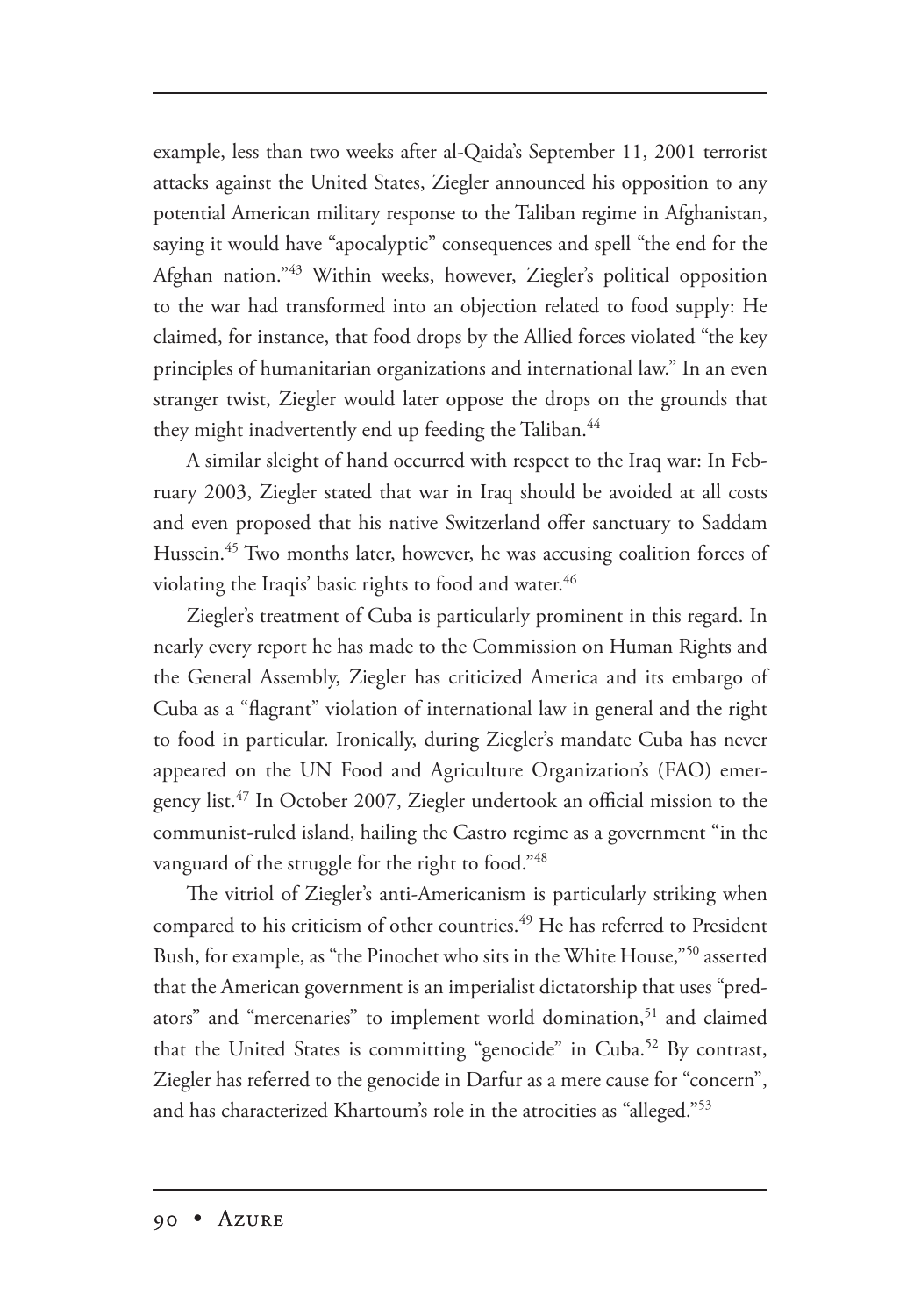Ziegler's attitude toward Israel is equally intense. As far back as 1982, during the First Lebanon War, he unsuccessfully lobbied for the expulsion of Shimon Peres, then head of Israel's Labor party, from the Socialist International.<sup>54</sup> Less than a year into his term at the UN, Ziegler delivered a report accusing Israel of policies that "created hunger and threaten starvation of the most destitute."55 In January 2003, he told *Al-Siyassa Al-Dawliya*, an Egyptian quarterly, that the policies of "colonial repression" practiced by Ariel Sharon and other Israeli officials are "criminal and classifiable as crimes against humanity." He declared that "an international force is urgently required to ensure that no further demolition of houses and destruction of livelihood of the Palestinian people take place."56 Later that year, after testifying before the UN Third Committee on Human Rights, Ziegler informed journalists that Israel was responsible for inflicting "some form of brain damage" upon Palestinian children.<sup>57</sup>

The peak of Ziegler's anti-Israel rhetoric came in 2004, however, with his presentation of a report to the Commission on Human Rights describing his visit to the West Bank and Gaza—significantly, the only foreign locale he had visited that year.<sup>58</sup> His twenty-five-page report accused Israel of numerous violations of human rights while simultaneously exculpating Palestinian terrorist groups from any responsibility for the conflict.<sup>59</sup> Ziegler then swiftly issued a UN press release that "urgently" condemned Israel for destroying tunnels used by Palestinians for smuggling weapons and called for an "outpouring of condemnation" against the Jewish state.<sup>60</sup> The Israeli army was accused of torturing and killing civilians, and then-prime minister Ariel Sharon of committing "state terror."<sup>61</sup>

In May of that year, Ziegler also authored a letter to Caterpillar Inc., on official UN stationery, urging the maker of bulldozers and other heavy equipment to boycott Israel, a demand soon adopted by the Arab League's Central Boycott Office in Damascus.<sup>62</sup> A few months later, Ziegler fired off another official UN letter, this time to the European Commission, urging it to cancel its trade agreement with Israel because of the latter's alleged violations of the Palestinians' right to food. This final missive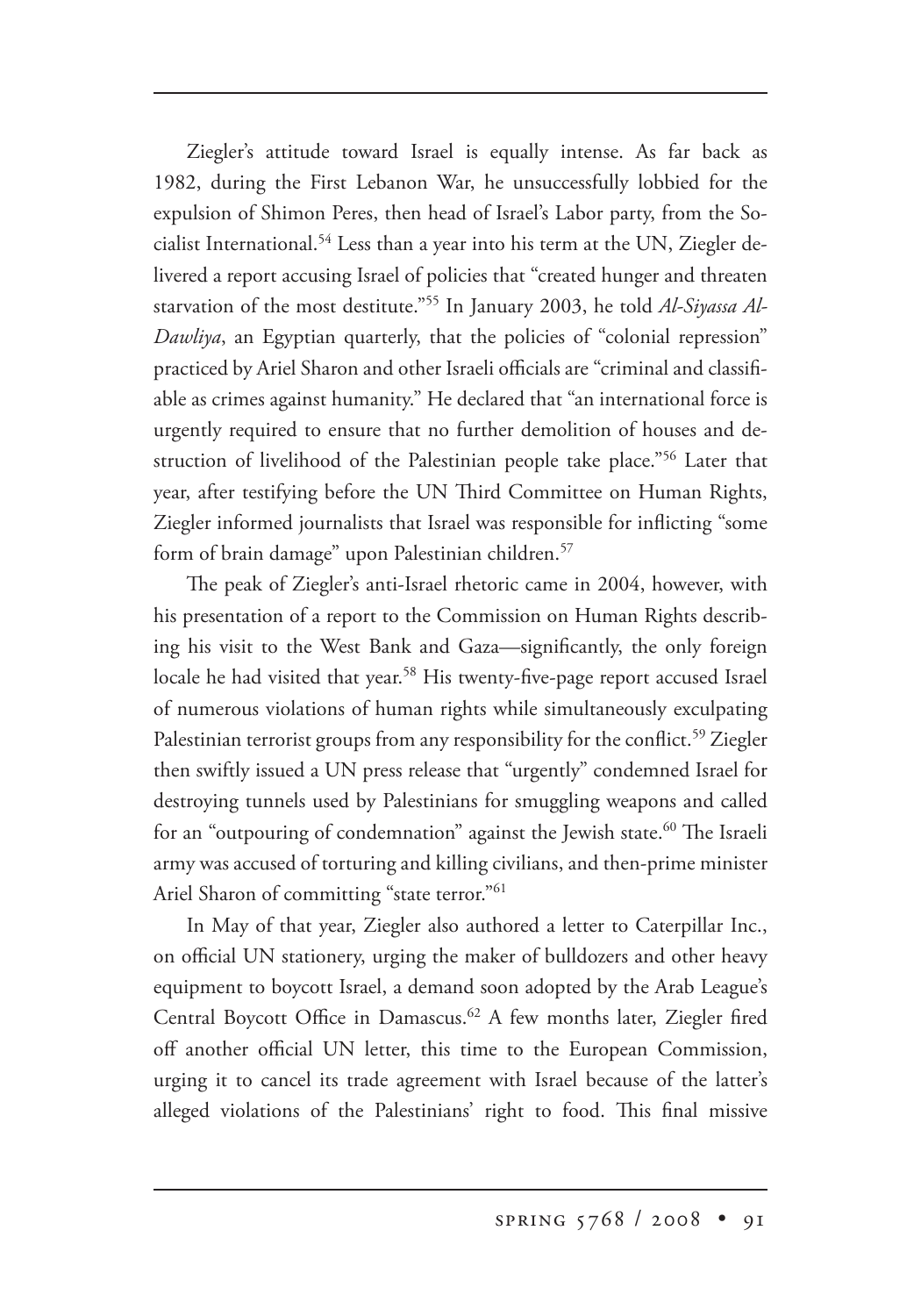was particularly bizarre because by the UN's own standards, the food, situation in the Palestinian territories has never come remotely close to the "catastrophe" Ziegler described, nor has it ever been ranked as one of the world's food emergencies.63 In fact, when the UN Standing Committee on Nutrition compared nutritional risk in selected refugee populations in November 2003, the West Bank and Gaza ranked lowest.

Ziegler had by this time become so identified with the Palestinian cause that when reporters in Brussels asked the Commission on Human Rights for a response to the report, they identified him as the "Special Rapporteur on Palestine"—a position Ziegler has never held.<sup>64</sup> Perhaps chastened by a 2004 UN Watch legal brief detailing his abuse of his mandate, Ziegler did moderate his behavior for a time. $^{65}$  This respite ended in the summer of 2005, however, when, at a pro-Palestinian rally in Geneva, he called Gaza "an immense concentration camp," and Israeli soldiers "concentration camp guards."66 The following year, the Second Lebanon War galvanized Ziegler's renewed involvement in the region. During the war, the Human Rights Council sent a mission to the war zone to document Israeli "war crimes." In addition, four of the council's human rights experts conducted their own fact-finding mission. Yet Ziegler decided to visit Lebanon in order to conduct his own inquiry into alleged Israeli violations of the Lebanese people's right to food. While in Lebanon, he referred to Hezbollah as a legitimate political organization. $67$ At the conclusion of the mission, he held a UN press conference in which he called for Israeli officers to be prosecuted for war crimes.<sup>68</sup>

Logically, an activist against world hunger would be expected to focus his resources on the world's most acute food shortages. There is little argument over what and where these crises are. The UN's Food and Agriculture Organization constantly updates its list of "food emergencies." From the thirty-five countries on the May 2004 list, a UN Watch study selected a sample of seventeen countries, each of which suffered from a food emergency that the FAO attributed to some human action (e.g*.,* war) rather than a natural disaster. Consequently, criticism of one or another party was entirely conceivable. The study found that in the first four years of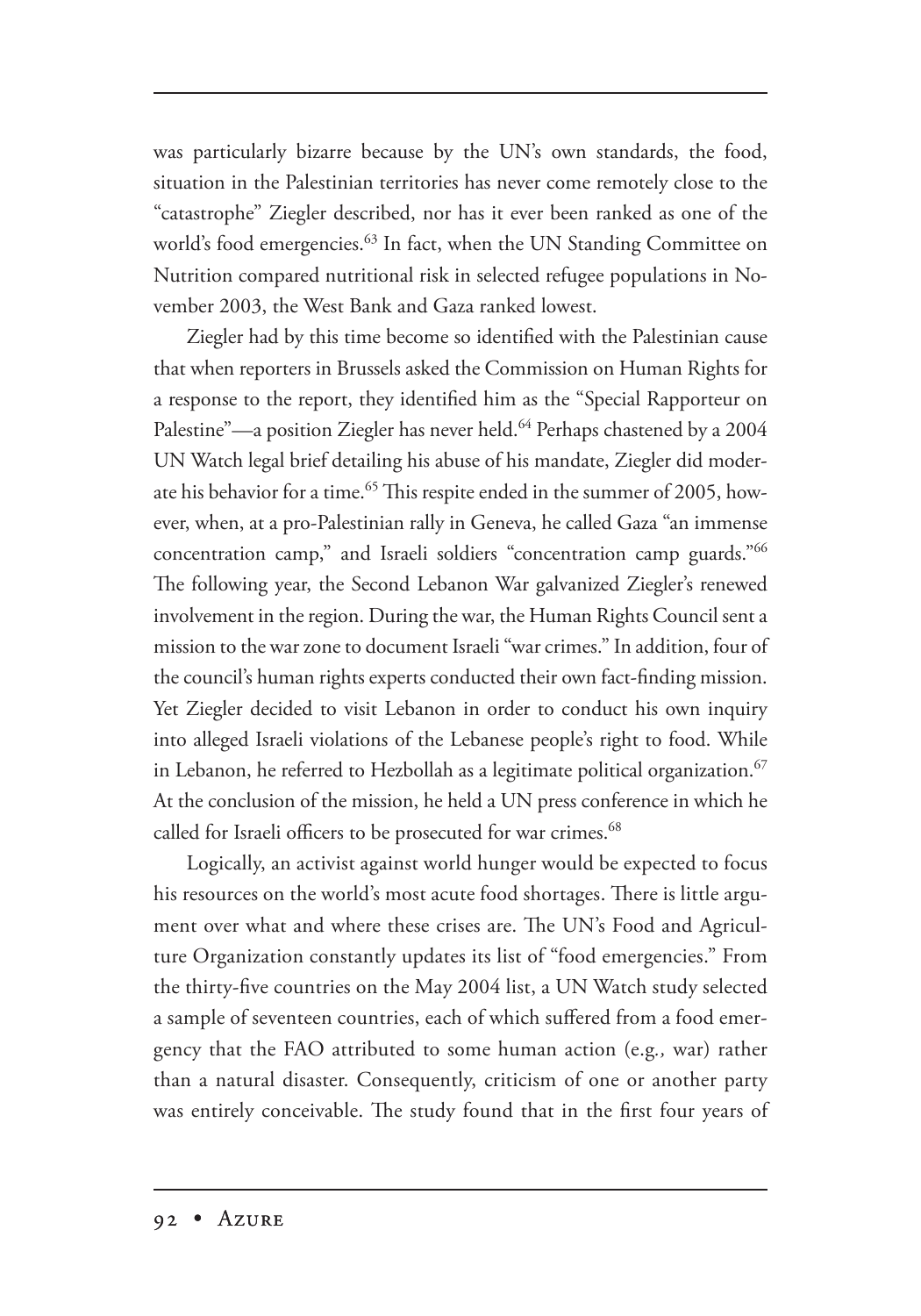his mandate, Ziegler used his UN position to publicly criticize the United States on thirty-four occasions. In contrast, he never criticized any party involved in fifteen of the seventeen food emergencies examined, nor did he speak out on behalf of the people suffering under these famines.<sup>69</sup> Regarding food emergencies in such nations as Burundi, the Central African Republic, Chad, the Democratic Republic of the Congo, the Republic of the Congo, Côte d'Ivoire, Eritrea, Guinea, Haiti, Liberia, Chechnya, Sierra Leone, Somalia, Tanzania, and Uganda, Ziegler said nothing.<sup>70</sup> Sadly, his personal politics appear to have trumped his interest in the documented suffering of starving populations around the world—populations who are thus deprived of the benefits of the UN mechanism created expressly to serve their needs.

Under international law, UN independent human rights experts are obliged to act with impartiality, objectivity, and non-selectivity—traits Ziegler has rarely displayed over the course of his tenure.<sup>71</sup> One can only conclude that in the case of Jean Ziegler, as his old mentor Roger Girod once remarked, the pamphleteer is always present.

**Despite Ziegler's problematic use of his Right to Food mandate, the Commission on Human Rights has consistently renewed his tenure,** making him one of the longest-serving human rights officials at the UN. In 2003, for instance, the mandate was renewed—and Ziegler's term along with it—by a vote of fifty-one in favor. All of the democratic member countries including European Union members Austria, Belgium, France, Germany, Ireland, and Britain, as well as Canada and Japan—voted for the renewal, with only the United States opposed and Australia abstaining.<sup>72</sup> To be sure, even if the democratic nations *had* fought Ziegler's appointment, he would have won enough votes from non-democratic regimes and their allies to remain in office. However, such a fight would, at the very least, have been an official challenge to Ziegler's conduct. The fact that no such action has been forthcoming reflects a serious and deep-rooted problem within the UN.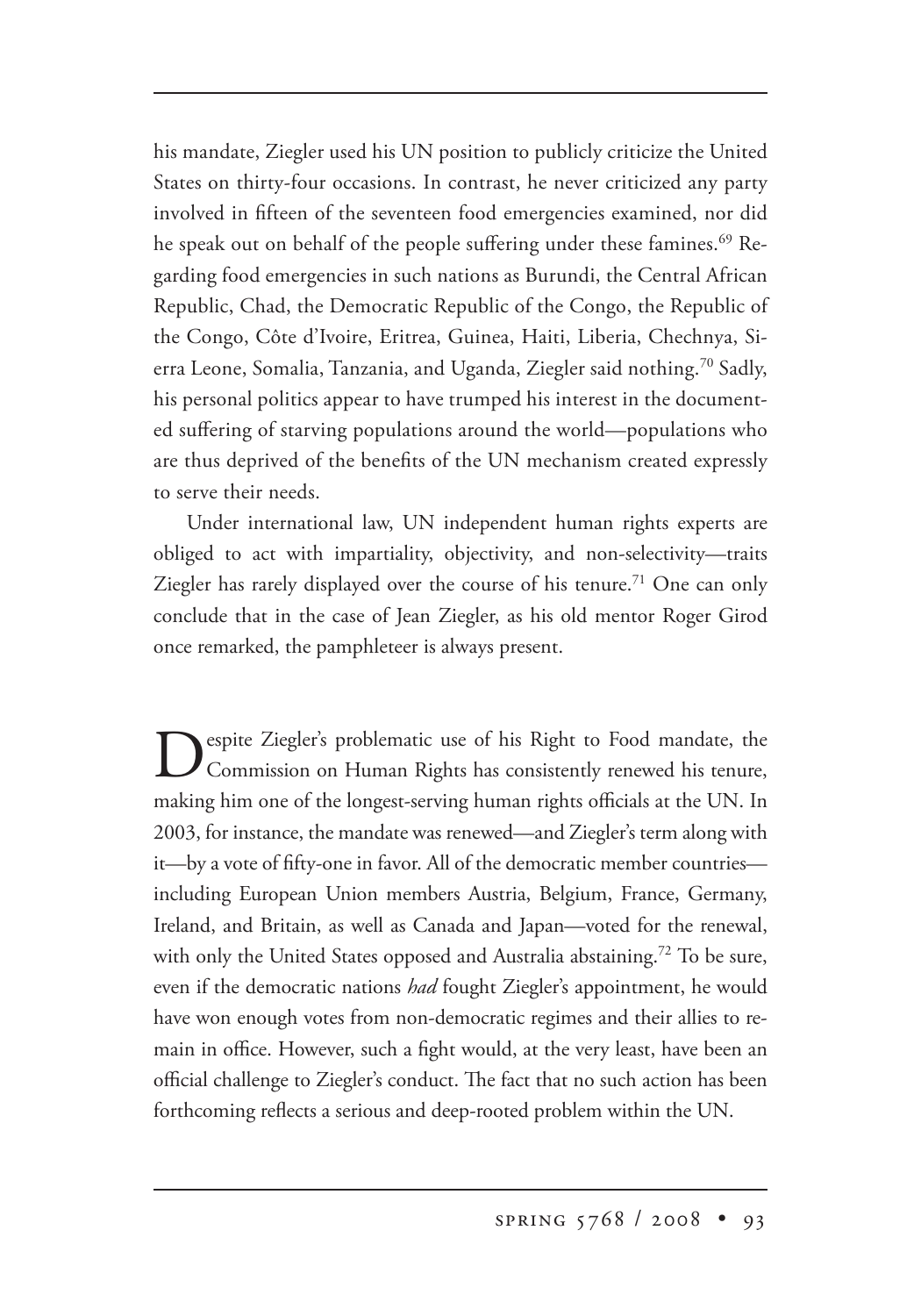There are several reasons Ziegler's official conduct remains largely unchallenged: First, there is the role that major NGOs, such as Amnesty International and Human Rights Watch, play at the UN. Few people outside the institution realize just how influential NGOs have become within the UN's Byzantine human rights system. In fact, they wield immense power: They initiate the creation of new mandates, nominate the mandate-holders, and supply much of the data then cited by the newly appointed experts, who are unsalaried and understaffed. In short, the legitimacy of every UN human rights official lies in their hands. Among the major NGOs, some have openly endorsed Ziegler, while others have been complicit through silence. Many of them have refused to protest Ziegler's support for such tyrannical regimes as those of Castro and Qaddafi even after being explicitly asked to do so by dissident groups. Instead of using their enormous influence to counteract Ziegler's questionable conduct, the leading NGOs have enabled it.

Second, there is the peculiar culture of the UN itself. Among European officials, more than a few may secretly admire Ziegler's forthright anti-Americanism and his rhetorical broadsides against Israel. Moreover, in what may be a strategic move on his part, Ziegler has largely refrained from criticizing specific European governments at the UN, thereby disarming potential opposition to his anti-American statements. Most important, however, is the fact that UN diplomats prefer a certain measure of vice over bad publicity for the world body as a whole, leading them to indulge even the most problematic conduct by their peers. To be a UN diplomat is to be a member of an exclusive club that has the potential to reward loyalty with lucrative jobs and benefits from an array of interconnected foundations and organizations. This practically requires that members "go along to get along"—or face the loss of their professional future. For all these reasons, UN officials such as High Commissioner for Human Rights Louise Arbour, despite repeatedly being asked to speak out against Ziegler's politicization of his mandate, have—with one exception in 2005—chosen to remain silent. Whatever Jean Ziegler may say or do, he is still one of their own. It is this same climate of impunity that has led to such serious abuses of UN power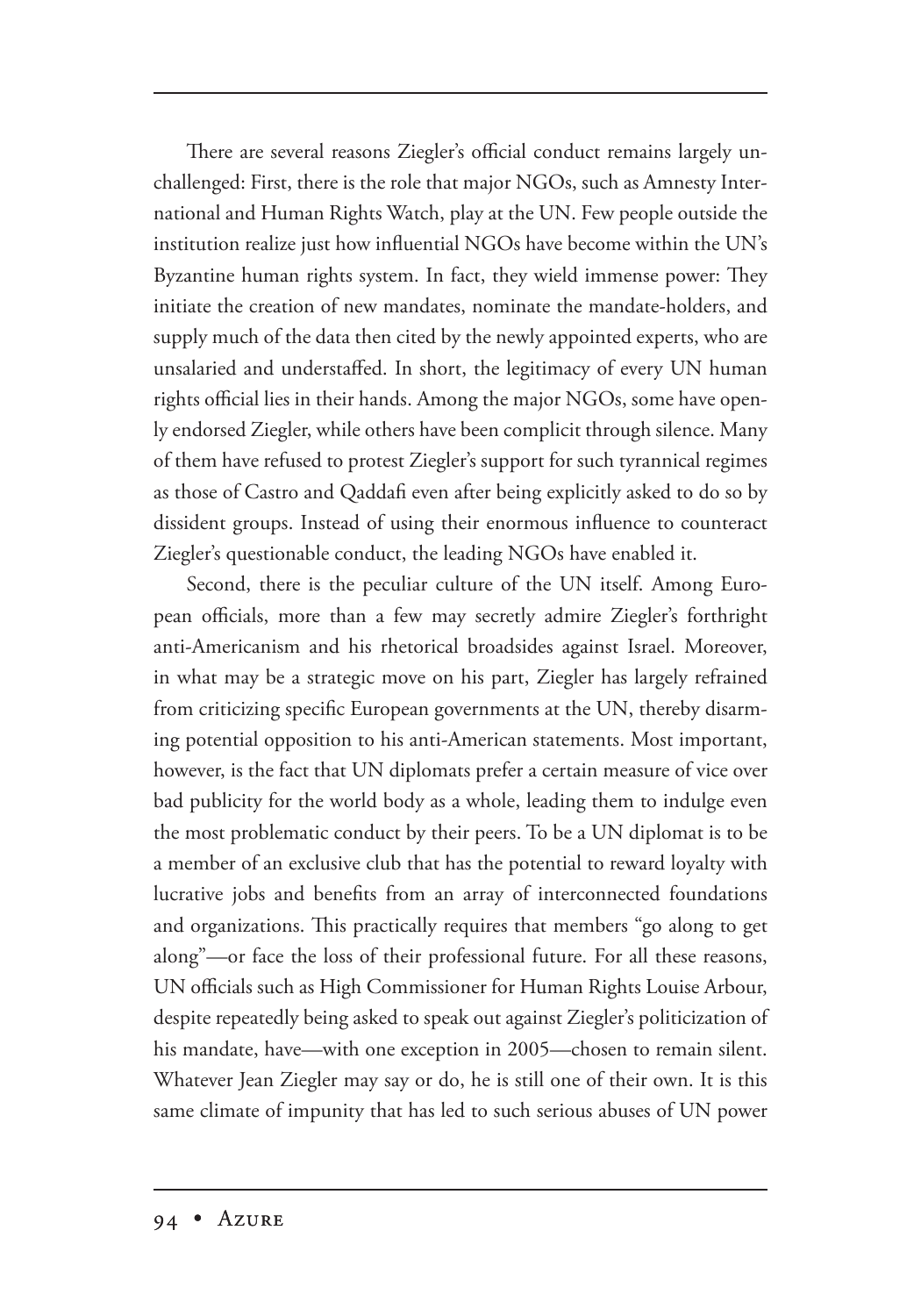as the Oil for Food scandal and the cycle of sexual abuse perpetrated by UN peacekeepers in Africa and Haiti.

It is therefore highly unlikely that the newly formed UN Human Rights Council will change the direction set by its predecessor. Libya, for example, has recently been elected to chair the council's anti-racism program, which is scheduled to culminate in a 2009 "Durban Review Conference," likely to be a repeat of the notorious anti-Western and antisemitic colloquium held in 2001. Condemnation of Israel remains the council's first and, it often seems, only priority.

So long as officials such as Ziegler are permitted to politicize their mandates with impunity, the Human Rights Council will remain incapable of being the objective and even-handed body it purports to be. Taking all of this into consideration, one can only conclude that the Swiss government's decision to nominate Jean Ziegler to the Human Rights Council Advisory Committee may well be right: Perhaps the newly elected Jean Ziegler is, ironically enough, the perfect man for the job; for Ziegler is not a bureaucratic anomaly or a tolerated annoyance—he is the product and embodiment of a distinct political culture. His career has exemplified that culture's debased values even as it has rewarded his adherence to them. In many ways, Jean Zeigler *is* the UN Human Rights Council. He and his career are what the UN's highest human rights body has become in microcosm. And just like Jean Ziegler, if the UN as a whole continues on its current path, not only its image and institutional legitimacy will suffer, but so will all the great good which it once set out to do.

*Hillel Neuer is executive director of UN Watch in Geneva.*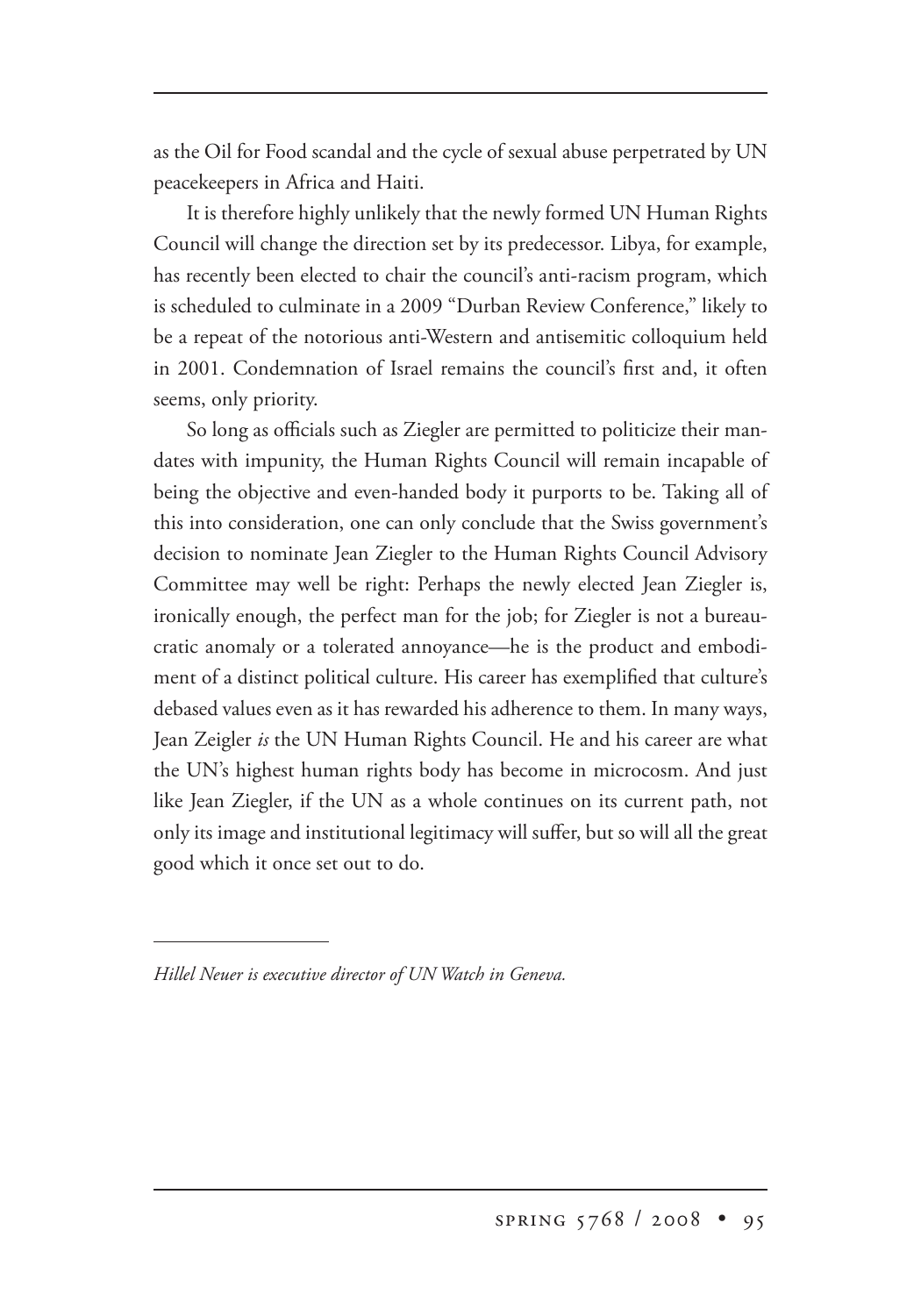## *Notes*

1. Jean Ziegler, *The New Rulers of the World and Those Who Resist Them* (Paris: Fayard, 2002) [French]; Ziegler, *The Empire of Shame* (Paris: Fayard, 2005) [French]. These two books, in hardcover alone, sold about seventy thousand copies each in France, where twenty thousand copies qualifies a book as a best seller. They were best sellers in Germany as well. See www.amazon.de/Imperium-Schande-Unterdr%C3%BCckung-Pantheon-Paperbacks/dp/3570550192. Ziegler's interview on TV5's *l'Invité* show can be seen at www.dailymotion.com/video/x14d8m\_ lempire-de-la-honte-jean-ziegler\_events.

2. Erwin Koch, "Drummer of Outrage," *Der Spiegel*, January 21, 2002 [German].

3. Koch, "Drummer."

4. The audio recording is available at www.la-bas.org/article.php3?id\_ article=1161 [French].

5. Koch, "Drummer."

6. Burton Bollag, "For One Swiss Professor, Vexing His Fellow Citizens Is a Duty and a Delight," *The Chronicle of Higher Education*, October 23, 1998.

7. Koch, "Drummer."

8. Bernard Ducret, Jeanne Hersch, Herbert Lithy, and Paul Trappe, "Criteria of Academic Appointment: I. Switzerland: The University of Geneva--- A Controversy About M. Jean Ziegler," *Minerva* 14:4 (December 1976), p. 561.

9. Ducret, Hersch, Lithy, and Trappe, "Criteria of Academic Appointment" (Lithy makes his threat on p. 538 and carries it out on p. 565).

10. Jean-Marc Béguin, "Jean Ziegler, Retreat Under Fire," *Le Temps*, November 1, 1999 [French].

11. Koch, "Drummer."

12. Béguin,"Retreat Under Fire."

13. Koch, "Drummer."

14. "A Future Ethiopian Constitution: Jean Ziegler, Expert," *24 Heures*, July 11, 1986 [French].

15. Jean-Claude Buhrer, "Jean Ziegler Before the Bar," *Le Monde*, July 26, 1993 [French]. The article also describes Ziegler's quiet campaign of defamation against a Social Democratic party competitor, Christianne Brunner, including his leaks to journalists about compromising photos and his persistent questioning of her morals.

16. "Mugabe Has History and Morality with Him," *L'Hebdo*, August 22, 2002 [French].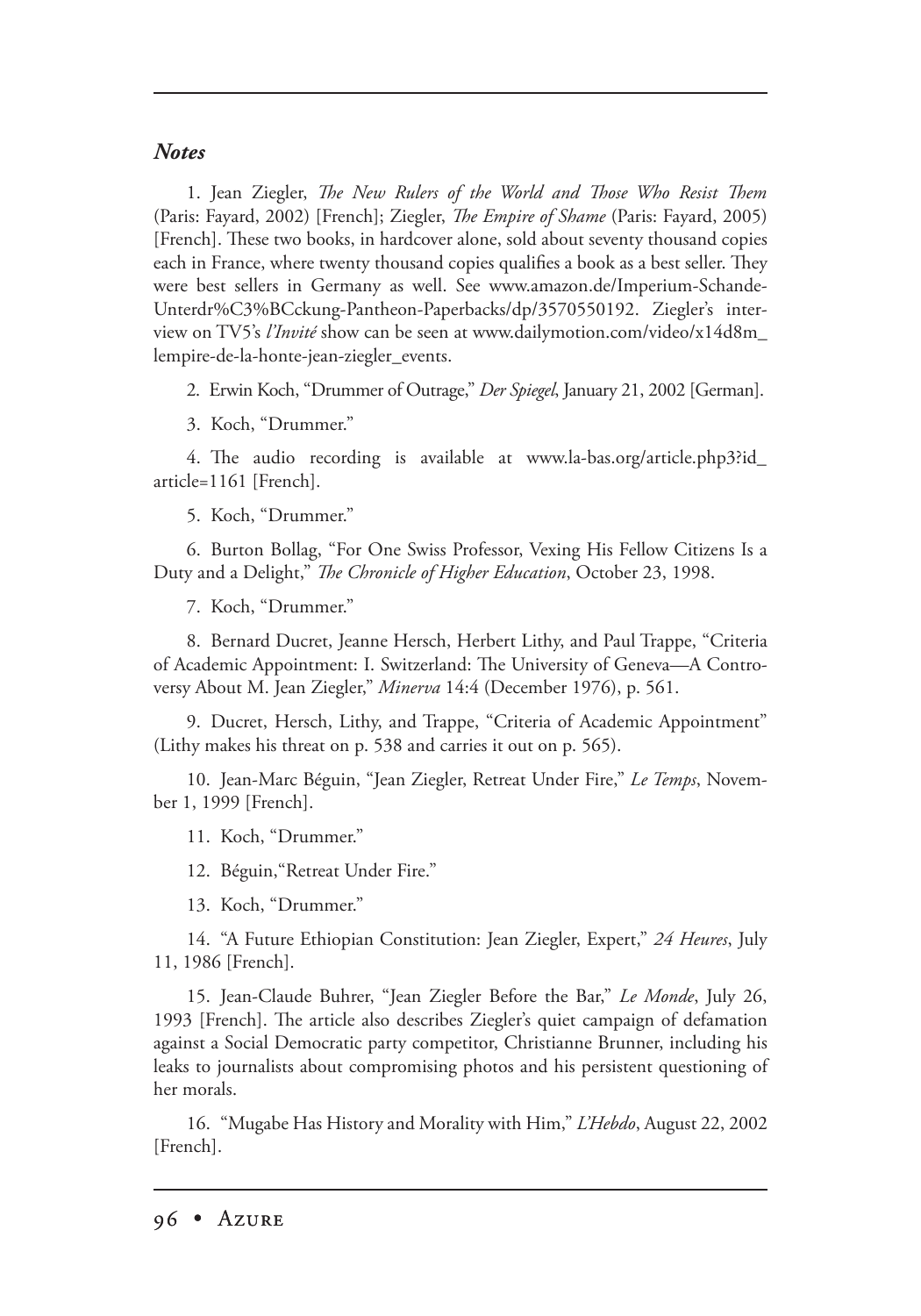17. Jean Ziegler, interview with *AlAkhbar*, September 18, 2006, quoted in "Second Statement Before the Human Rights Council by Israeli Permanent Representative Yitzhak Levanon," October 4, 2006.

18. Roger Garaudy, *The Founding Myths of Modern Israel* (Newport Beach, Calif.: Institute for Historical Review, 2000). The Institute for Historical Review is the world's largest publisher of Holocaust denial materials. See also Patricia Briel, "Jewish Invitees to the Tent of Dialogue Removed from Guest List," *Le Temps*, July 1, 2004: "In fact, like Jean Ziegler and Father Pierre, Michel Lelong defended Roger Garaudy in 1996, when the latter had been attacked about the publication of his revisionist book" [French]. "Revisionisme" is the standard French term for Holocaust denial.

19. "Developments in the Kingdom of Frenzy," Committee for Open Debate on the Holocaust website, www.codoh.info/inter/intchron1.html [French].

20. Paul Berman, "Who's Afraid of Tariq Ramadan?" *The New Republic*, May 29, 2007.

21. Martin Beglinger, "Under Suspicion," *Das Magazin,* January 7, 2006,ww w.signandsight.com/features/586.html [German].

22. Beglinger, "Under Suspicion."

23. Beglinger, "Under Suspicion"; see also "Tariq Ramadan, Genesis of a Muslim Star," *Le Temps*, January 28, 2004 [French].

24. Beglinger, "Under Suspicion"; see also Berman, "Who's Afraid of Tariq Ramadan?"

25. See *Switzerland's Nominee to the UN Human Rights Council and the Muammar Qaddafi Human Rights Prize,* UN Watch Report, June 20, 2006, www.unwatch.org/atf/cf/%7B6DEB65DA-BE5B-4CAE-8056-8BF0BEDF 4D17%7D/Jean%20Ziegler%20and%20theKhaddafi%20Human%20Rights%2 0Prize.pdf. Many of the articles cited below can be read in their entirety in the attachments to the report, available at www.unwatch.org/ziegler.

26. Bruce Palling, "Qaddafi Funds Peace Prize," *The Independent*, April 25, 1989.

27. Pierre Huguenin, "The Nobel of Qaddafi: Libyan Authorities Create a New Human Rights Prize—Jean Ziegler Gets Involved," UN Watch, www.unwatch.org/atf/cf/%7b6DEB65DA-BE5B-4CAE-8056-8BF0BEDF4D 17%7d/SOURCES%20FOR%20ZIEGLER-KHADDAFI%20PRIZE%20REP ORT.PDF, p. 6, originally published in *L'Hebdo*, April 27, 1989 [French].

28. In addition, Ziegler has played a significant role in North-South 21, the Geneva group set up by the Libyans to manage the Qaddafi Prize. Tellingly, this group has been accredited by the UN as a "non-governmental" organization. See *Switzerland's Nominee*, p. 6.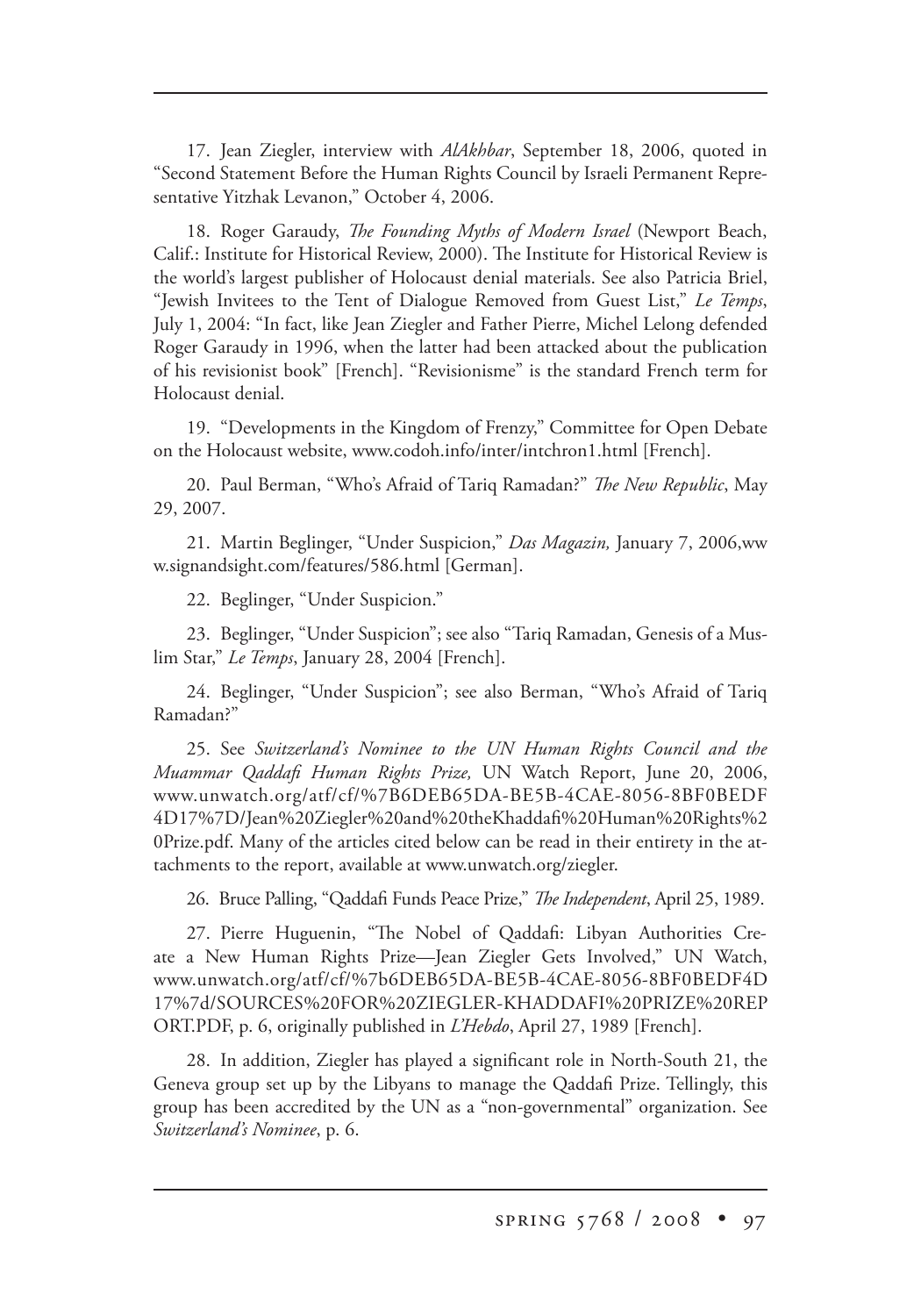29. See "Committee on Elimination of Racial Discrimination Considers Report of Libya," UN press document, March 3, 2004, www2.unog.ch/news2/ documents/newsen/crd04009e.htm: "The Libyan delegation... hoped that the committee was aware of all the activities that the Libyan Government had undertaken to uphold human rights. The Qaddafi Human Rights Award was created in 1989 and was bestowed [on] those who had exemplified the values of human rights." Additionally, in a cynical attempt at credibility, the first award was granted to a genuine human rights activist, Nelson Mandela.

30. Malik Ozden, "The Iraq War Makes the Ice Creak at the UN," *Le Courrier*, April 11, 2003 [French].

## 31. *Switzerland's Nominee*.

32. See "Qaddafi Human Rights Prize Awarded to President Chavez," Jamahiriya News Agency (Jana), November 24, 2004 [French]. The article lists past recipients of the prize, including Ziegler.

33. "Swiss Human Rights Campaigner Turns Down Qaddafi Award," *Agence France Presse—English*, October 1, 2002; "'Qaddafi Prize for Human Rights' Stipend Refused by Jean Ziegler," *Schweizerische Depeschenagentur AG (SDA)—Service de base français*, October 1, 2002 [French].

34. "Jean Ziegler Refuses the Qaddafi Prize for Human Rights," *Le Temps*, October 2, 2002 [French].

35. "Swiss Human Rights Campaigner"; "Jean Ziegler Refuses the Qaddafi Prize for Human Rights."

36. "Jean Ziegler Refuses the Qaddafi Prize." In fact, Ziegler has accepted awards, such as the 2004 "Swiss Award" for politics. See www.swissinfo.org/eng/ swissinfo.html?siteSect=43&sid=5455611.

37. See www.gaddafiprize.org/HomePageAr.htm [Arabic]; "The Qaddafi Prize for Human Rights," Jamahiriya News Agency (Jana), November 30, 2005, www.jananews.com/Page.aspx?PageID=16211 [French]. See also www.libyennews.de/November2004-teil2.htm, which lists Ziegler as a 2002 Qaddafi Prize recipient in November 2004.

38. "The Leader State with a New Coat of Paint," *NZZ Am Sonntag*, December 25, 2005 [German].

39. NGO statement opposing Jean Ziegler's nomination to new UN post, available at www.unwatch.org/site/apps/nl/content2.asp?c=bdKKISNqEmG& b=1330815&ct=2165591. The signatories include Libya Watch for Human Rights, Libya Human Rights Solidarity, Mothers and Women Against Repression for Cuba, Plantados: Until Freedom and Democracy in Cuba, Vietnam Committee on Human Rights, Hope for Africa International, UN Watch, International League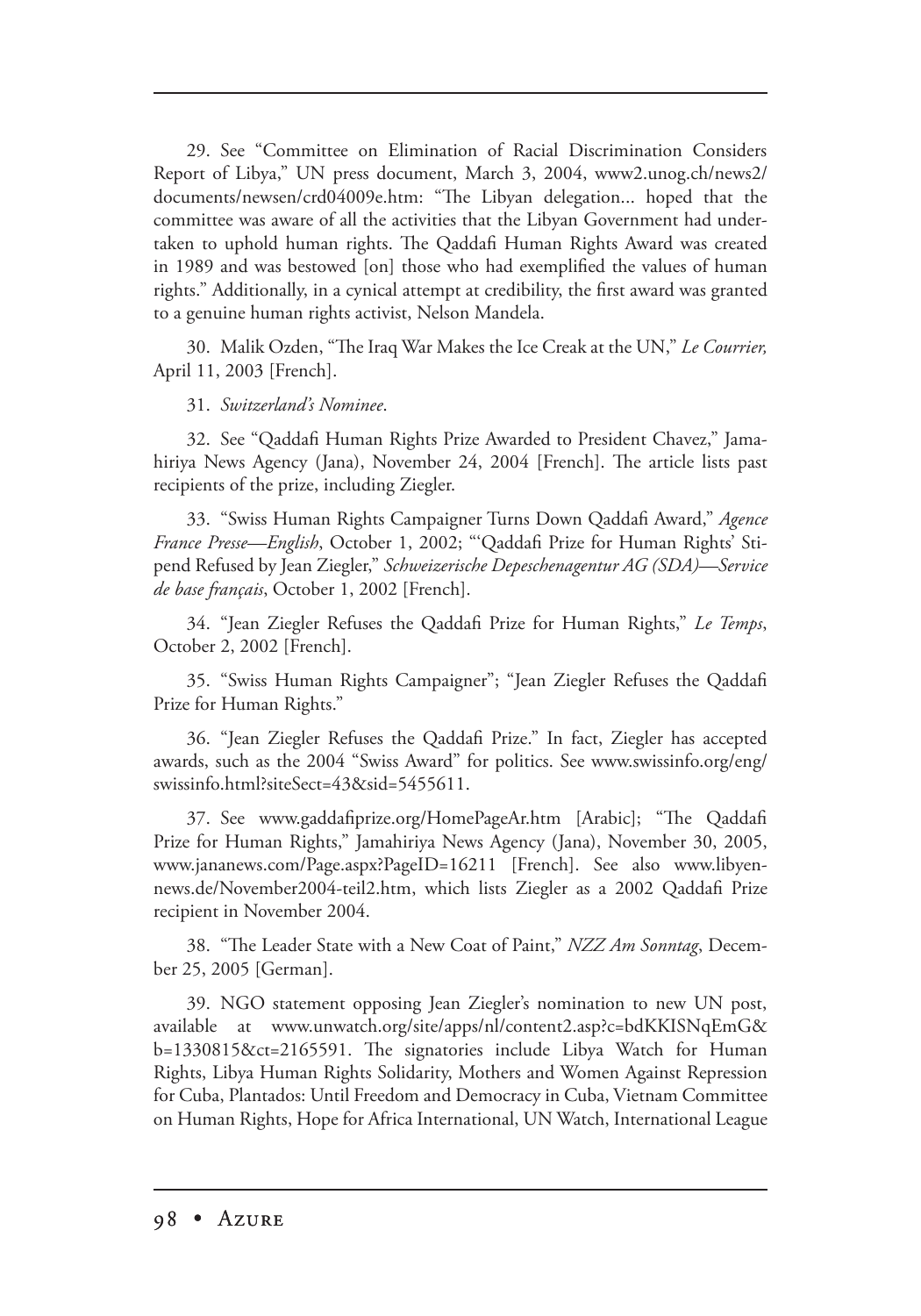Against Racism and Antisemitism (LICRA), Concerned Women for America, and the Cuban Democratic Directorate.

40. Michel Jeanneret, "United Nations: Jean Ziegler at the Heart of a New Polemic," *Le Matin*, April 24, 2006 [French].

41. Koch, "Drummer."

42. "Jean Ziegler: The Return," *Le Temps*, September 4, 2000 [French].

43. "U.N. Swiss Envoy Warns of Apocalyptic Consequences of U.S. Strikes on Afghanistan," Swiss Radio International's *Swissinfo* website, September 22, 2001, cited by *BBC Morning Europe*, September 23, 2001.

44. "Special Rapporteurs Tell Third Committee That Events of 11 September Severely Affected Efforts to Promote, Protect Rights to Food, Religious Freedom," UN press release ga/shc/3660, November 9, 2001.

45. See "Swiss Rights Campaigner Urges Swiss Exile for Saddam," *Agence France Presse English*, February 5, 2003.

46. See "UN Rights Expert Demands Aid Agencies Get Access to Feed Iraqis," *Agence France Presse English,* April 3, 2003.

47. See FAO lists of countries facing food emergencies from September/ October 2000 to June 2005 at www.fao.org/giews/english/fs/index.htm.

48. Jean-Guy Allard, "UN Special Rapporteur Describes U.S. Blockade of Cuba as 'Unilateral Arrogance,'" *Granma International*, Novevmber 12, 2007, www.granma.cu/ingles/2007/noviembre/lun12/zeiler.html. For more on this visit, see also letter from Hillel Neuer, UN Watch executive director, to UN High Commissioner Louise Arbour, February 14, 2008, www.unwatch.org/site/apps/nlnet/ content2.aspx?c=bdKKISNqEmG&b=1330815&ct=5031193.

49. For an extensive list of Ziegler's anti-American statements, see *Jean Ziegler's Campaign Against America: A Study of the Anti-American Bias of the U.N. Special Rapporteur on the Right to Food*, UN Watch, October 2005, p. 9, www.unwatch.org/ atf/cf/{6DEB65DA-BE5B-4CAE-8056-8BF0BEDF4D17}/Jean\_Zieglers\_Campaign\_Against\_America.pdf.

50. "Jean Ziegler is Attacked in the U.S., at the IMM, and at the UN," *Schweizerische Depeschenagentur AG (SDA)–Service de base français*, January 27, 2003 [French].

51. Bernard Bridel, "Political Books: The Maelstrom of Globalization," *Le Temps*, October 28, 2002 [French].

52. "Blockade of Cuba is Genocide, UN Rapporteur Asserts," *Prensa Latina*, March 20, 2005 [Spanish].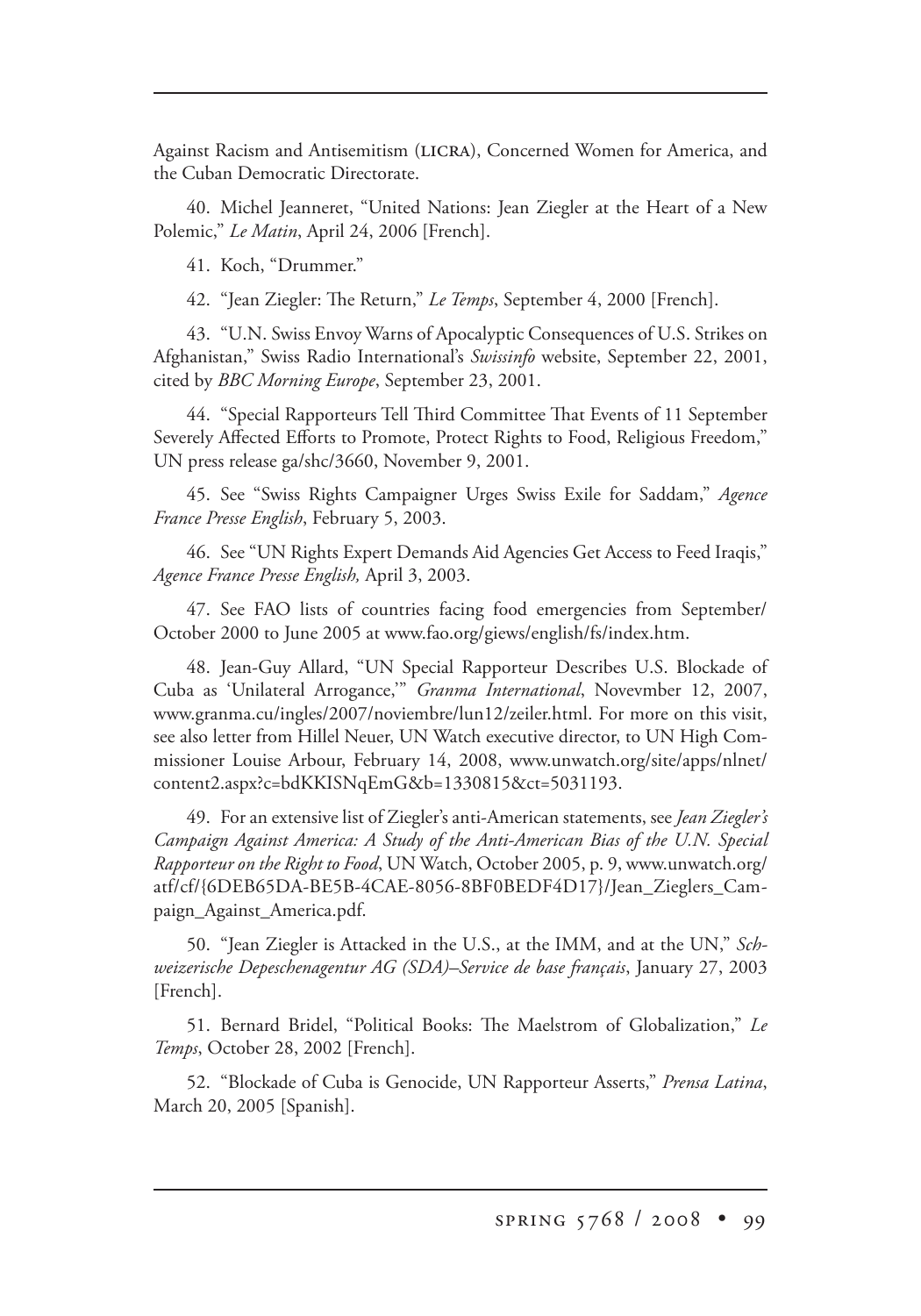53. "Eight Human Rights Experts Gravely Concerned About Reported Widespread Abuses in Darfur, Sudan," U.N. Press Release AFR/873, HR/CN/1065*,*  March 29, 2004. See also Jonathan Fowler, "Nearly Twice as Many Iraqi Children Going Hungry Since Saddam's Ouster, U.N. Expert Says," Associated Press, March 30, 2005.

54. "According to the National Representative Jean Ziegler, 'Shimon Peres Should Be Excluded from the Socialist International,'" Associated Press Service Français, August 9, 1982 [French].

55. Jean Ziegler, *The Right to Food: Preliminary Report of the Special Rapporteur of the Commission on Human Rights on the Right to Food*, UN Commission on Human Rights, 56th sess., July 23, 2001, www.fao.org/righttofood/kc/downloads/vl/ docs/AH320\_en.pdf.

56. "United Nations Rights Experts Appeal to Israel on House Demolitions," May 28, 2004, UN press release HR/4768, http://domino.un.org/ unispal.nsf/9a798adbf322aff38525617b006d88d7/bf1b3535067 bed9f85256ea200695b3b!OpenDocument&Highlight=2,ziegler.

57. "UN: Policies Cause Palestinian Hunger," *United Press International,* November 12, 2003.

58. Jean Ziegler, *The Right to Food: Report Submitted by the Special Rapporteur on the Right to Food*, UN Commission on Human Rights, 60th sess. February 9, 2004, www.unhcr.ch/huridocda/huridoca.nsf/e06a5300f90fa0238025668700 518ca4/34441bf9efe3a9e3c1256e6300510e24/\$FILE/G0410777.pdf.

59. Jean Zeigler, *Mission to the Occupied Territories: Report of the Special Rapporteur on the Right to Food*, UN Commission on Human Rights, 60th sess. October 31, 2003.

60. "United Nations Rights Experts Appeal to Israel on House Demolitions," UN Information Service, May 28, 2004, www.un.org/News/Press/docs/2004/ hr4768.doc.htm.

61. "Jean Ziegler Compares Gaza Strip to Concentration Camp," *(Swiss) SDA—Schweizerische Depeschenagentur AG*, May 21, 2004 (citing Swiss *Blick*). Ziegler said, "the Gaza Strip resembles a huge concentration camp," and called on the European Union to suspend its free trade agreements with Israel to "impress Sharon."

62. "Arab Boycott Office Warns Caterpillar It Will Be Blacklisted for Selling Equipment to Israeli Military," *Associated Press Worldstream*, June 24, 2004.

63. At a briefing given by Ziegler in 2004 during the 60th session of the commission, I asked him to elaborate on his criteria for determining which countries